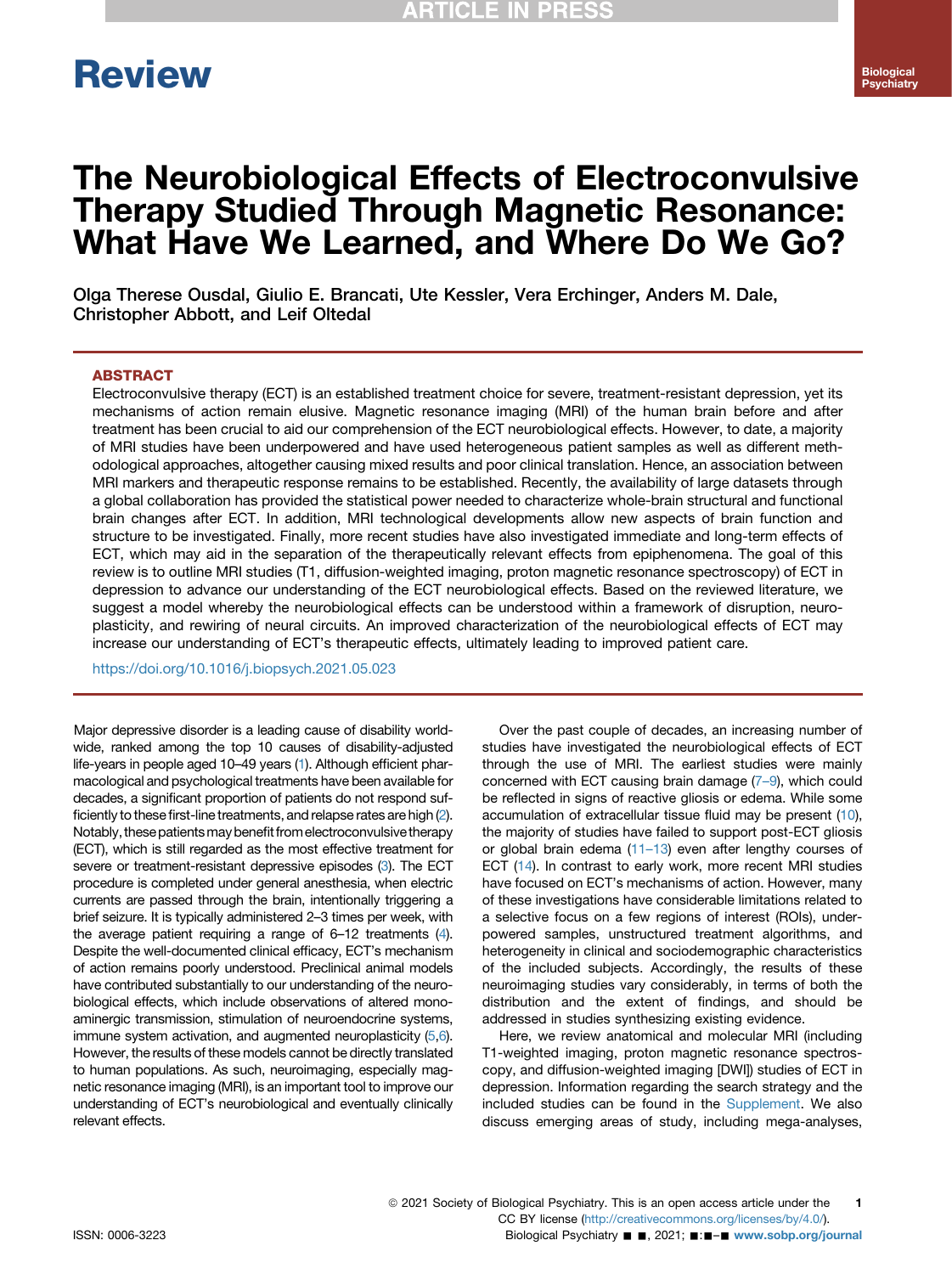machine learning, innovative MRI techniques, and extended data sampling, which ultimately may lead to a deeper understanding of ECT's neurobiological effects. Based on the reviewed literature, we propose a model that directly incorporates the immediate disruptive effects of the electrical stimulation and seizure, which are well-known aspects of ECT usually not accounted for in contemporary models. The immediate disruptive effects are followed by temporarily enhanced neuroplasticity, which enables the brain to rewire in more optimal patterns over time. We end by outlining several testable predictions of this mechanistic model and suggest new imaging studies, which eventually may improve our understanding of the ECT's therapeutic actions.

#### IMPAIRED NEUROPLASTICITY IN DEPRESSION

Brain plasticity is a generic term that refers to the brain's ability to change and adapt as a result of experience. It is seen at multiple levels, including molecular and cellular alterations, synaptic connectivity, and changes in large-scale brain networks. Depression has been characterized by a failure or downregulation of neuroplasticity [\(15,](#page-6-6)[16\)](#page-6-7). This is based on work in animal models showing reduced dendritic complexity and synaptic loss in the prefrontal cortex (PFC) and the hippocampus [\(17](#page-6-8),[18](#page-6-9)), respectively, as well as impaired hippocampal neurogenesis [\(19](#page-6-10)). Equivalently, postmortem investigations in subjects with depression have demonstrated reduced number of granule cells in the dentate gyrus, a stemcell containing niche of the hippocampus [\(20,](#page-6-11)[21](#page-6-12)), and reduced neuronal size and number of spine synapses in the PFC ([22](#page-6-13)). These microanatomical changes may translate into volumetric reductions of gross anatomical ROIs measured using MRI. Accordingly, reduced hippocampal and PFC volume are two of the most replicated findings in MRI studies of depression, especially in patients experiencing an early onset or recurrent episodes ([23](#page-6-14)[,24\)](#page-6-15). Depression is also associated with changes in the functional and structural connectivity of large-scale brain networks [\(25](#page-6-16)–27). Interestingly, such network alterations have recently been linked to lower synaptic density in a combined synaptic vesicle glycoprotein 2A (SV2A) ligand positron emission tomography and MRI study [\(28\)](#page-6-17), suggesting a plausible biological underpinning. The cellular and neuroimaging findings are presumed to result from decreased levels of neurotrophins ([16](#page-6-7)[,29\)](#page-6-18) and altered levels of proinflammatory cytokines [\(30](#page-6-19)) possibly related to stress and hypercortisolemia ([16](#page-6-7),[31\)](#page-6-20). Although speculative, a lower plastic potential may impair cognitive flexibility and the regulatory control of stimulus-driven affective processing ([32](#page-6-21)), which may translate into the rigidity and repetitive negative thought patterns commonly seen in depression.

#### MRI STUDIES OF ECT IN DEPRESSION

#### T1 Structural MRI

Recent theoretical conceptualizations suggest that antidepressants, including ECT, may act through reversing a neuroplasticity deficit in depression [\(33,](#page-6-22)[34](#page-6-23)). Given that MRI volumetric reductions in depression to some extent reflect reduced or impaired neuroplasticity, successful treatment may reverse these volumetric deficits. ECT-mediated changes of gray matter are derived from T1-weighted images acquired before and after treatment and estimated using either a datadriven whole-brain approach or an ROI approach. The majority of volumetric studies have focused on temporal lobe structures, most notably the hippocampus and the amygdala. These studies generally observed an increase in hippocampus and/or amygdala volume after treatment ([12](#page-6-24)[,35](#page-6-25)–59), although a few exceptions exist [\(8](#page-6-26)[,9](#page-6-27)[,60\)](#page-7-0). The findings are further corroborated by recent meta- and mega-analyses reporting volume increases up to 4%–5% ([61](#page-7-1),[62\)](#page-7-2) for the hippocampus and 5%– 6% [\(63\)](#page-7-3) for the amygdala. The volumetric expansions are positively associated with number of ECTs [\(61\)](#page-7-1) and may be mediated, at least partly, by the strength of the electrical field [\(64\)](#page-7-4). The volumetric changes have been further delineated to mainly the gray matter subfields of the hippocampus [\(37,](#page-6-28)[39](#page-6-29),[49](#page-7-5)[,65](#page-7-6)–67) and the basolateral nuclei of the amygdala [\(39\)](#page-6-29).

Beyond the hippocampus-amygdala complex, increase of gray matter volume or cortical thickness in temporal cortex [\(36,](#page-6-30)[39](#page-6-29),[41](#page-6-31)[,44,](#page-7-7)[50](#page-7-8),[53](#page-7-9)[,68,](#page-7-10)[69](#page-7-11)), insula ([36](#page-6-30)[,39,](#page-6-29)[41](#page-6-31),[44](#page-7-7)[,53,](#page-7-9)[69](#page-7-11),[70\)](#page-7-12), anterior cingulate cortex ([36](#page-6-30)[,38,](#page-6-32)[41](#page-6-31),[50](#page-7-8)[,55,](#page-7-13)[68](#page-7-10),[70\)](#page-7-12), medial prefrontal cortex [\(41](#page-6-31),[53](#page-7-9)[,68\)](#page-7-10), striatum ([36](#page-6-30)[,39,](#page-6-29)[45](#page-7-14),[46](#page-7-15)[,71,](#page-7-16)[72](#page-7-17)), postcentral gyrus [\(41](#page-6-31),[73](#page-7-18)), fusiform gyrus ([68](#page-7-10)[,70\)](#page-7-12), limbic cerebellum [\(74\)](#page-7-19), and the supplementary motor cortex ([73\)](#page-7-18) have also been reported after treatment. As most studies used a right unilateral electrode placement, findings are more frequently reported in the right hemisphere, which aligns with the distribution of electric field strength [\(64\)](#page-7-4). Together, the results of these studies indicate volumetric enlargement of several corticolimbic brain regions ([Figure 1A](#page-2-0)); however, until recently, the pattern of whole-brain structural alterations after ECT remained unresolved.

Thus, to investigate changes in whole-brain gray matter, the Global ECT-MRI Research Collaboration performed a multisite mega-analysis of individual-level subject data. With the largest sample size to date ( $N = 328$ ), the authors reported gray matter volumetric changes in most cortical and subcortical ROIs, with the exception of the cerebellum [\(75\)](#page-7-20). The volumetric expansion of all subcortical ROIs negatively correlated with total ventricle size, indicating that the increase of subcortical gray matter may be at the expense of cerebrospinal fluid spaces. The study explains why earlier work suggested anatomical specificity of gross volumetric effects, which could be due to their limited statistical power to detect the full range of gray matter change. Furthermore, the results suggest that morphological alterations in the immediate aftermath of treatment are not restricted to specific depression circuits but instead may represent a mixture of therapeutically relevant and nonrelevant effects.

In addition to the focus on a selected number of ROIs, most studies have compared baseline MRIs with MRIs acquired within 2 weeks after treatment completion. Understanding the time-dependency of the MRI effects is important, as this may point toward their neurobiological underpinning as well as their clinical relevancy. Based on a limited number of studies, volumetric increases could be present already after two ECT sessions ([52](#page-7-21)), with further increases after the remainder of the ECT series [\(52\)](#page-7-21). Moreover, existing evidence suggests that the volumetric expansions are transient, with a return to baseline of both the hippocampal and PFC volumes by 3–12 months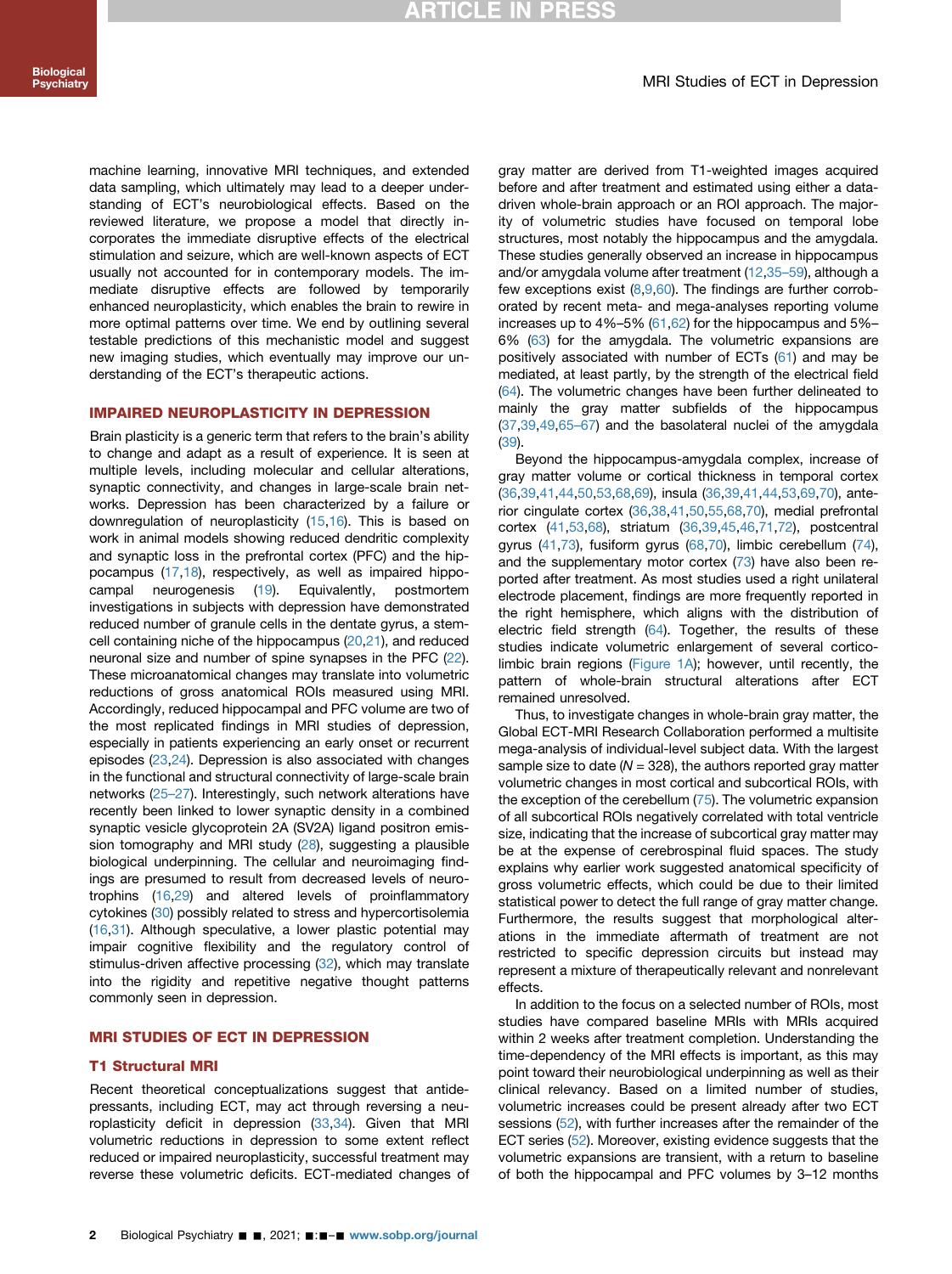### **RTICLE IN PRESS**

#### MRI Studies of ECT in Depression

<span id="page-2-0"></span>

Figure 1. Density of studies reporting electroconvulsive therapy–related volume and mean diffusivity (MD) changes. (A) Summary of T1 magnetic resonance imaging studies reporting whole-brain or regional volumetric increases (blue color) before and after electroconvulsive therapy. Color intensity refers to the number of studies reporting volumetric increase for the anatomical region. Shaded areas indicate conflicting results. Results from different hemispheres were combined. (B) Summary of diffusion-weighted imaging studies reporting changes in MD before and after electroconvulsive therapy. Blue color indicates MD decrease, while red color indicates MD increase. Color intensity refers to the number of studies reporting MD changes in the anatomical region. Results from different hemispheres were combined. AMY, amygdala; CNG, cingulate cortex; FL, frontal lobe; FL WM, anterior thalamic radiations, minor forceps, and anterior cingulum bundle; HIP, hippocampus; HIP WM, hippocampal white matter tracts; HYT, hypothalamus; IFOF, inferior fronto-occipital fasciculus; ILF, inferior longitudinal fasciculus; PL, parietal lobe; PLIC, posterior limb of the internal capsule; PUT, putamen; TL, temporal lobe; UF, uncinate fasciculus.

([35](#page-6-25),[45](#page-7-14)[,53,](#page-7-9)[65](#page-7-6),[66](#page-7-22)[,76\)](#page-7-23). Notably, no study has investigated the full spectrum of anatomical ROIs; thus, it remains to be established whether the return to baseline is global or shows regional specificity. In addition, extended data sampling from individual subjects will be necessary to understand the emergence and resolution of the structural effects at a finer scale and at the individual level.

How the changes in gray matter indices relate to clinical response remains debated. Some of the earliest studies reported a correlation between baseline hippocampal volume or the hippocampal volumetric increase and the reduction in depressive symptoms ([38](#page-6-32)[,52](#page-7-21)). However, the majority of studies have failed to find an association ([35](#page-6-25)[,42](#page-6-33),[45](#page-7-14),[47](#page-7-24),[48,](#page-7-25)[50](#page-7-8)[,51](#page-7-26),[59](#page-7-27),[61](#page-7-1),[64,](#page-7-4)[75\)](#page-7-20). The lack of association could be related to the notion that the hippocampus is a heterogeneous entity. Thus, clinical response may selectively pertain to structural changes in anterior subregions ([77](#page-7-28)) or the dentate gyrus [\(67](#page-7-29),[78\)](#page-7-30). Beyond the hippocampal complex, the baseline volume or the volumetric change of several cortical [i.e., orbitofrontal [\(53](#page-7-9)), inferior frontal gyrus ([79\)](#page-8-0)], anterior cingulate cortex  $(38,40,50)$  $(38,40,50)$  $(38,40,50)$  $(38,40,50)$  $(38,40,50)$ , temporal  $(50,68)$  $(50,68)$  $(50,68)$  $(50,68)$ , insula  $(69)$  $(69)$ , and subcortical [amygdala [\(52\)](#page-7-21), striatum [\(46](#page-7-15)[,71\)](#page-7-16)] ROIs have also been linked to the clinical efficacy of ECT, yet these varying findings generally await replication in larger samples. Alternatively, clinical effect may be driven by the simultaneous change of several anatomical regions, which could be tested through the use of machine learning. The majority of machine learning studies so far have been modestly successful, using volumetric change [\(80](#page-8-1)), baseline surface-based morphometry [\(81](#page-8-2),[82\)](#page-8-3), or

multimodal fusion ([83\)](#page-8-4). With refinement of analyses and larger sample sizes, these methods may bring novel insight into possible anatomical correlates of clinical response.

#### Diffusion-Weighted Imaging

Studies of whole-brain or regional gray matter volume changes on ECT treatment are important; however, they do not inform us regarding the underlying tissue properties. Thus, to understand the biological underpinning of the volumetric changes, DWI can be useful. DWI measures the restriction of freely moving water molecules in tissue and uses these restrictions to infer the organization of the tissue. If modeled with an ellipsoid shape, represented by a tensor, metrics such as fractional anisotropy (FA), mean diffusivity (MD), radial diffusivity, and axial diffusivity can be derived (84–[86\)](#page-8-5).

With regard to brain white matter, early work suggested a significant increase in FA of the anterior cingulum, forceps minor, and left superior longitudinal fasciculus after the treatment series ([87](#page-8-6)), in addition to a more general increase in frontal white matter FA [\(88](#page-8-7)) ([Figure 1B](#page-2-0)). While biologically unspecific, the increased FA supported increased integrity of white matter tracts in these corticolimbic regions. However, the findings have not been replicated in more recent studies [\(10,](#page-6-3)[60,](#page-7-0)[89](#page-8-8)), which instead showed increased MD in widespread white matter tracts [\(10,](#page-6-3)[89](#page-8-8)) [\(Figure 1B](#page-2-0)). At the microstructural level, increased MD may represent an increase in the amount of extracellular fluid in white matter or alternatively reduced integrity of the white matter parenchyma itself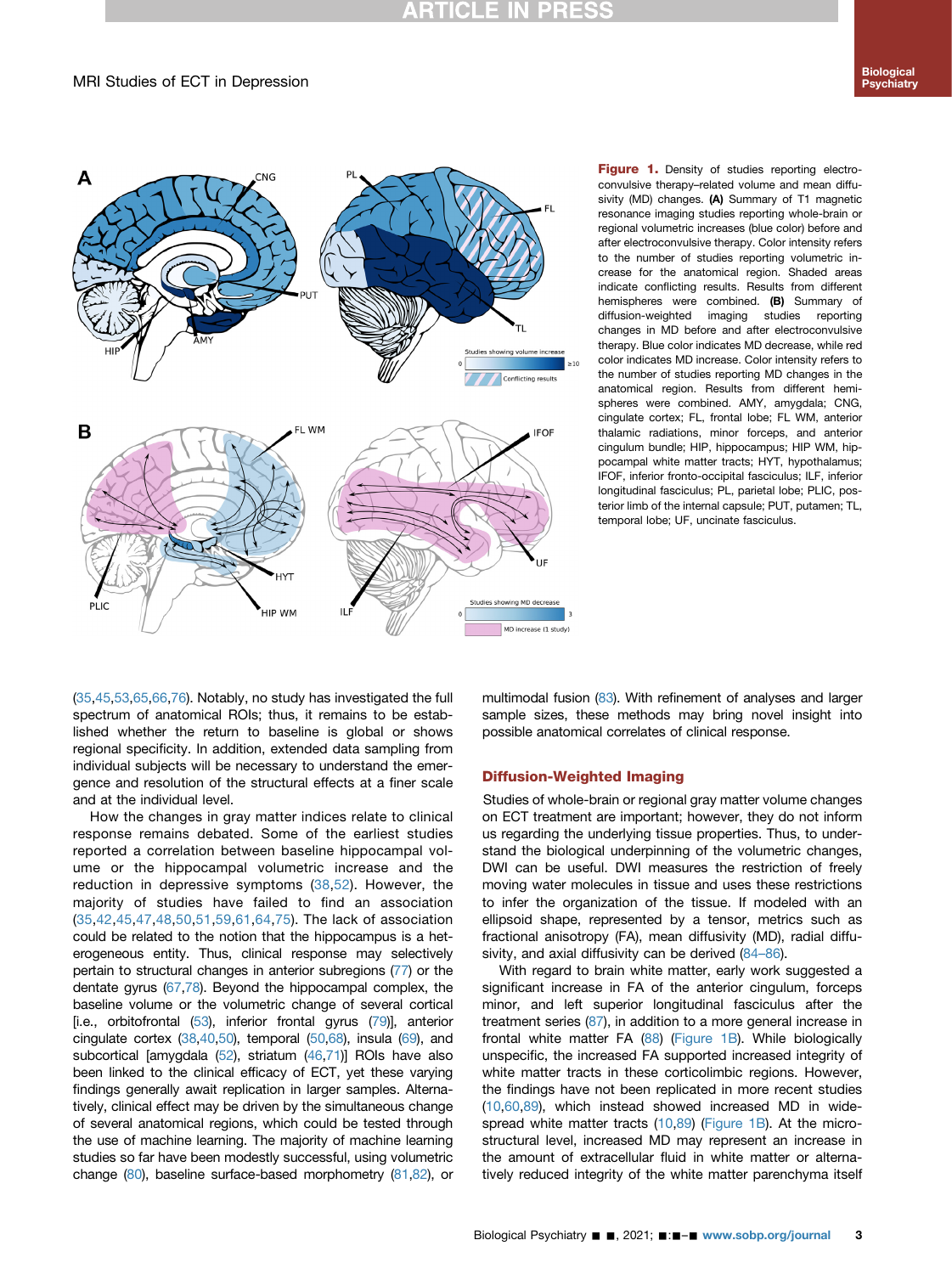([84](#page-8-5)). The clinical translation of the DWI findings is presently limited. Early work found treatment-related increases in FA and decreases in MD in dorsal frontolimbic circuits to be associated with decreased depression severity [\(87\)](#page-8-6). However, subsequent whole-brain studies failed to find any associations between white matter MD or FA and clinical response ([10](#page-6-3),[60](#page-7-0)[,89\)](#page-8-8).

Although mostly used to delineate brain white matter, DWI can also be used to investigate gray matter properties. Accordingly, a reduction of average gray matter MD in amygdala and hippocampal ROIs is consistently reported ([59](#page-7-27)[,90,](#page-8-9)[91](#page-8-10)) after ECT ([Figure 1B](#page-2-0)). Reduced MD has also been observed in anterior hippocampal pathways ([92](#page-8-11)). The reduction is not observed after one ECT session [\(92](#page-8-11)) or at 4 weeks after treatment ([59](#page-7-27)). Moreover, it may be independent of the concomitant volumetric expansion of these anatomical regions ([91](#page-8-10)). Reduced gray matter MD suggests a shift in tissue properties with an increased proportion of water molecules in compartments with more restricted diffusion and may signify an increase in the number of cells, dendrites, or axons in the amygdala and the hippocampus [\(84](#page-8-5)). Similar to white matter DWI investigations, studies linking amygdala and/or hippocampus MD and clinical response have also produced mixed results ([59](#page-7-27)[,90](#page-8-9)–92).

#### Magnetic Resonance Spectroscopy

Changes in brain macro- and microstructure are likely to be preceded or followed by changes in brain metabolites. In humans, concentrations of metabolites in the brain can be measured using proton magnetic resonance spectroscopy. Measurements are performed within a specific volume, a voxel, with the anatomical placement varying between studies (i.e., hippocampal, anterior cingulate cortex, prefrontal cortex, or occipital cortex). Although results are mixed ([55,](#page-7-13)93–[101\)](#page-8-12), and many studies do not report on all metabolites within the spectra, a reduction in N-acetylaspartate (NAA) was reported in six studies ([55](#page-7-13),[95,](#page-8-13)98–[101\)](#page-8-14). The finding is difficult to reconcile with a theory that only comprises plasticity enhancing effects ([102\)](#page-8-15). A decrease in NAA is often paralleled by an increase in choline in clinical radiology, and increased choline has indeed been reported by some proton magnetic resonance spectroscopy investigations ([93](#page-8-12)[,94,](#page-8-16)[101](#page-8-17)) after ECT. Although two studies reported increased NAA in responders only [\(95](#page-8-13),[97](#page-8-18)), alterations in NAA have generally not been associated with clinical response.

The seizure threshold is known to increase during an ECT treatment series [\(103](#page-8-19)[,104\)](#page-8-20), which supports the hypothesis that ECT mediates antidepressant efficacy through anticonvulsive mechanisms ([105](#page-8-21)). Increased GABAergic (gamma-aminobutyric acidergic) transmission would provide additional support for ECT's anticonvulsant properties. Early work supported this notion with increased GABA concentrations after an ECT series [\(106\)](#page-8-22). However, more recent work has not found significant changes in GABA on treatment completion ([99](#page-8-23),[107](#page-8-24)). In contrast, ECT may affect excitatory neurotransmission [\(55,](#page-7-13)95–[97,](#page-8-13)[100,](#page-8-25)[101](#page-8-17),[108](#page-8-26)), which is suggested by recent studies reporting an increase in glutamate or Glx (glutamate+glutamine) after ECT ([96,](#page-8-27)[97,](#page-8-18)[100,](#page-8-25)[101](#page-8-17),[108](#page-8-26)).

#### THE BIOLOGICAL SIGNIFICANCE OF THE MRI FINDINGS

Several biological processes have been proposed to underlie the MRI structural effects, but among them, neuroplasticity, including augmented neurogenesis, has received most attention recently. The neuroplasticity hypothesis is based on work in preclinical animal models suggesting a dose-dependent increase of neurogenesis in the dentate gyrus of the hippocampus after electroconvulsive stimulation [the animal model of ECT ([109\)](#page-8-28)]. Importantly, interfering with this neurogenic process blocks the antidepressant effect [\(110](#page-8-29)) [but see [\(111](#page-8-30))]. Although increased neurogenesis may not be exclusive to ECT treatment, the neurogenic effect of electroconvulsive stimulation exceeds that of antidepressant medications, and the onset is faster, being comparable to the superior and fast onset effects of ECT ([112\)](#page-8-31). ECT may operate by inducing neurogenesis in humans as well; however, neurogenesis is not likely to be the main mediating factor of the T1 gray matter volumetric effects. First, the volumetric changes induced by neurogenesis are expected to be microscopic and confined to a few anatomical structures [\(113](#page-8-32)[,114](#page-8-33)). Thus, neurogenesis cannot explain the global volumetric changes reported in recent MRI studies. Second, discrepant hippocampal volumes in animal models of depression are largely explained by differences in neuropil and glial cell numbers, while deficits in neuronal number contributes to a lesser extent ([115\)](#page-8-34). Third, the timing of effects makes neurogenesis as the principal mediator of the volumetric changes unlikely. While structural changes may be seen even after two ECT sessions [\(52\)](#page-7-21), the maturation, migration, and integration of newborn neurons into functional circuits takes place over several months [\(116](#page-8-35)).

Beyond neurogenesis, a plethora of other plastic processes have been reported in animal models of ECT, including synaptogenesis, dendrogenesis, dendritic arborization, gliogenesis, mossy fiber sprouting, and angiogenesis (117–[119\)](#page-9-1). Notably, these neuroplastic processes are closely interconnected through the actions of trophic factors and are not restricted to the hippocampal complex. Among the various plastic processes, shifts in cumulative length of dendrites and dendritic spine density have recently been associated with the gray matter density signal in voxel-based morphometry ([120\)](#page-9-2) or gray matter volume ([121\)](#page-9-3). This is arguably in line with studies linking electrical field strength to dendritic arborization in animal models [\(122](#page-9-4)). Moreover, MRI-detectable volumetric changes in relation to psychopathology and learning have both been correlated with the synaptic marker GAP43 [\(123](#page-9-5),[124\)](#page-9-6), which is essential for the growth, regeneration, and function of neurites (i.e., dendrites and axons). These various lines of evidence suggest an effect of ECT on neurites, which accords with the DWI studies investigating gray matter properties.

Although commonly interpreted to reflect augmented neuroplasticity, the volumetric expansions could also reflect fluid shifts. Indeed, the volumetric changes may be driven by changes in blood flow, as the T1 relaxation times for arterial blood and gray matter are not clearly distinguishable ([125\)](#page-9-7). Accordingly, a recent study using arterial spin labeling reported that ROIs with significant volumetric enlargements also exhibited increased blood flow after ECT [\(126](#page-9-8)). Alternatively, an increase of fluids in the extracellular space (i.e., vasogenic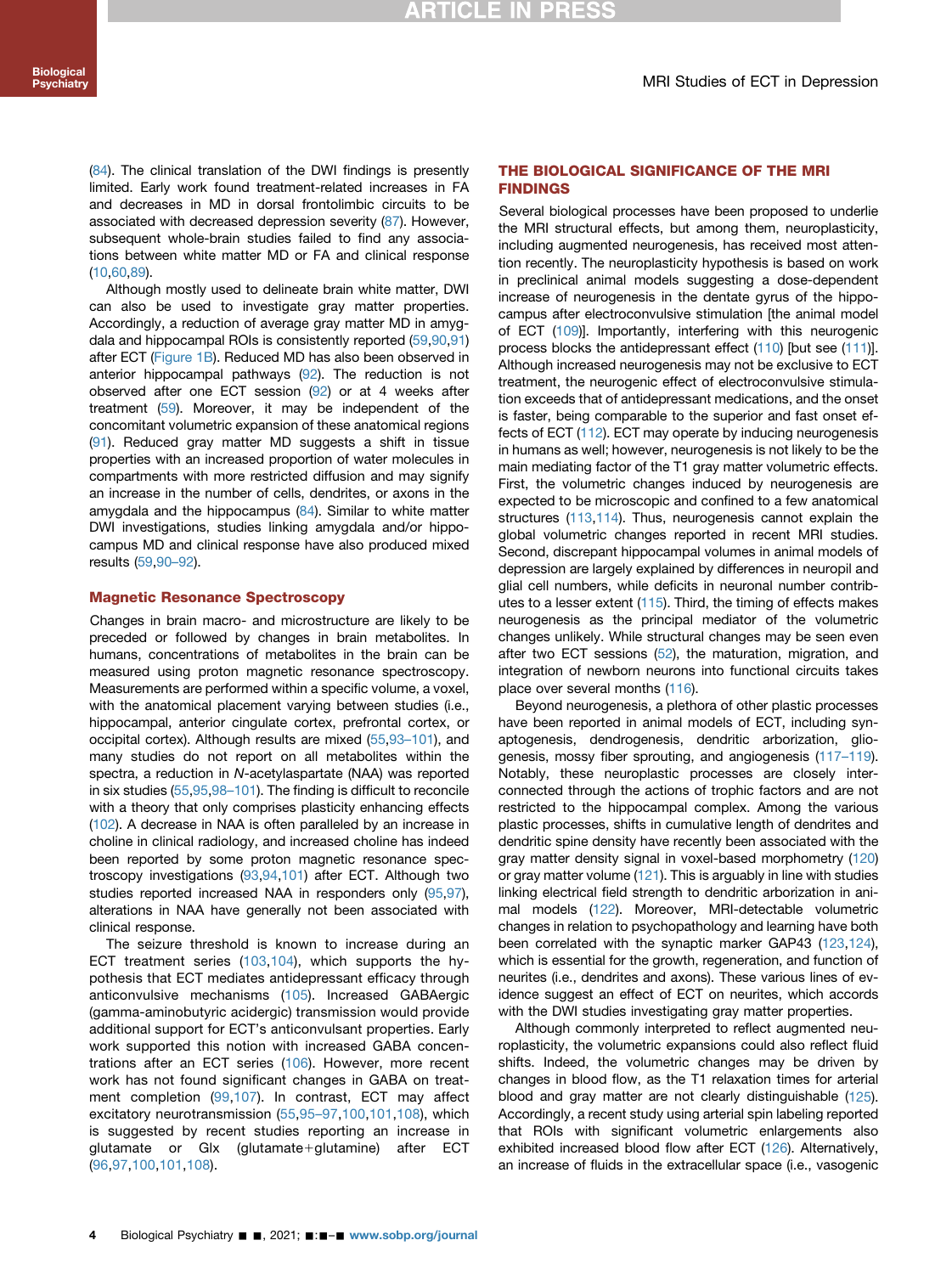## **RTICLE IN PRESS**

edema) secondary to the hypertensive surge and a possible breach of the blood-brain barrier [\(127](#page-9-9)) could also explain the volumetric expansion. However, this is not supported by studies investigating gray matter MD, which instead suggest an increased volume fraction of more restricted water pools in subcortical gray matter after treatment [\(59,](#page-7-27)[90](#page-8-9),[91](#page-8-10)). Although speculative, the findings may reflect neuroplastic changes leading to greater occupation and hence restriction of water molecules in the extracellular space [\(84,](#page-8-5)[85](#page-8-36)). Taken together, a multitude of plastic processes may contribute to the MRI-like plasticity after ECT; however, the type and extent remain undetermined and may show regional variability. As such, brain regions exhibiting the greatest volumetric alterations may be those subjected to several plastic processes, which makes gross volumetric change more readily detectable ([128\)](#page-9-10).

Notably, not all MRI findings fit with the neuroplasticity conceptualization, and indeed, there is evidence to support that ECT also has transient disruptive effects on brain function and structure. Early work in animal models reported electroconvulsive stimulation to cause a reversible loss of long-term potentiation (LTP) in the hippocampus ([129](#page-9-11)[,130](#page-9-12)). LTP is a process by which synaptic connections are strengthened, producing a long-lasting increase in signal transmission between neurons. Because LTP is likely to be the process by which information is stored in the brain, a temporary loss of LTP may be related to some of ECT's side effects (e.g., confusion, amnesia). More importantly, these preclinical and clinical observations support a temporary disruption of brain function on treatment. Likewise, reports of decreased levels of NAA ([55](#page-7-13),[95,](#page-8-13)98–[101\)](#page-8-14) [and, to some extent, increased levels of choline ([93](#page-8-12)[,94,](#page-8-16)[101](#page-8-17))] are also difficult to reconcile with a mechanistic model that only entails plasticity enhancing effects. A decrease in the NAA peak suggests reduced neuronal integrity after ECT [\(131](#page-9-13)). Notably, reduced neuronal integrity is likely to affect the connectivity of large-scale neuronal networks. Although not included in this review, several studies have indeed reported reduced resting-state functional connectivity after ECT (132–[134\)](#page-9-14), which in some patients may be paralleled by changes in corresponding structural pathways ([10](#page-6-3)). Notably, reduced functional connectivity has been related to cognitive side effects by some [\(134](#page-9-15)). As such, the brain disruptive effects may underlie both the rapid clinical response and the side effects, which is further suggested by studies reporting associations between duration of postictal confusion and clinical outcome [\(135](#page-9-16)) as well as between postictal confusion and ECT-mediated cognitive impairments ([136\)](#page-9-17). The temporary disruption may act on neural circuits, which promotes the rigid negative bias of attention, memory, interpretations, and self-representations, allowing these to rewire in nondepressed states ([32](#page-6-21)). However, disruption beyond the neural circuits maintaining depressive symptoms [likely related to dose  $(137)$  $(137)$ ] may add side effects without further symptom reduction.

#### CONCLUSION AND FUTURE DIRECTIONS

This review focuses on MRI structural and biochemical changes associated with ECT. Based on the reviewed literature, we show that ECT causes broad volumetric expansions of brain gray matter in the post-treatment phase, which is likely to represent a mixture of therapeutic and nontherapeutic ECTinduced effects. Accordingly, attempts to link the gray matter volumetric changes to clinical response have produced mixed results. Measurements of gray matter diffusivity suggest that the changes are not due to fluid shifts, but instead represent plastic changes in the parenchyma itself. However, the exact biological underpinning of the volumetric expansions remains to be established. In contrast, investigations of the brain's metabolite spectra, white matter properties, and functional connectivity suggest that ECT also has disruptive effects. Thus, we propose a mechanistic model, which includes a temporary disruption followed by augmented neuroplasticity and rewiring ([Figure 2A, B](#page-5-4)). Indeed, while neuroplastic effects have been postulated before, we here suggest a sequential model that includes the cause and the consequence of the neuroplasticity enhancement. Notably, there are likely to be optimal levels of disruption and neuroplasticity, which produces sufficient antidepressant response with minimal side effects, and these optimal levels may be related to ECT dose (i.e., electric stimulation and seizure characteristics). Thus, ECT dose may have to be individually tailored to obtain remission while simultaneously ensuring cognitive safety [\(Figure 2C, D](#page-5-4)).

While the theoretical basis and the indirect evidence for our model may at first seem compelling, the model needs to be tested more rigorously in future studies. These studies should aim to study the brain at a higher resolution, which is made possible by some of the latest advances in MRI acquisition, image processing, and modeling. Combined with animal studies, such methods may delineate the biological processes, one element at a time. Alterations in synaptic connections may be assessed by studies of the individual functional connectome (138–[140\)](#page-9-19), preferably in combination with SV2A ligand positron emission tomography, which (indirectly) measures synaptic densities. We hypothesize that ECT's disruptive effects lead to a loss of individual connectome stability early in the treatment course, possibly reflecting changes in interneuronal communication at the level of brain synapses [\(129](#page-9-11),[130\)](#page-9-12). These effects may be paralleled by regional reductions of SV2A density. Moreover, we propose that the disruption and neuroplasticity enhancement should be linked; thus, the degree of connectome instability early in the treatment course should predict later increases in regional synaptic density as measured by SV2A ligand positron emission tomography. To further investigate neuroplasticity, we suggest using the latest advances in DWI, which combine multishell acquisition with refined modeling [e.g., neurite orientation dispersion and density imaging [\(141](#page-9-20)), restricted spectrum imaging [\(142](#page-9-21)), and spherical mean technique multicompartment [\(143](#page-9-22))]. These techniques may provide valuable information regarding changes in the amount of neuropil after ECT treatment and may show cumulative effects over the course of an ECT treatment series. Finally, although the electrical field seems important for the gray matter changes [\(64\)](#page-7-4), the role of the seizure characteristics needs further study ([144,](#page-9-23)[145](#page-9-24)).

Notably, existing studies of ECT's morphometric and biochemical effects have produced mixed results, which is likely to reflect clinical and demographic differences between the data samples in combination with different data processing and analyses pipelines. The variability of results is reinforced by the small sample sizes of most studies. Thus, to increase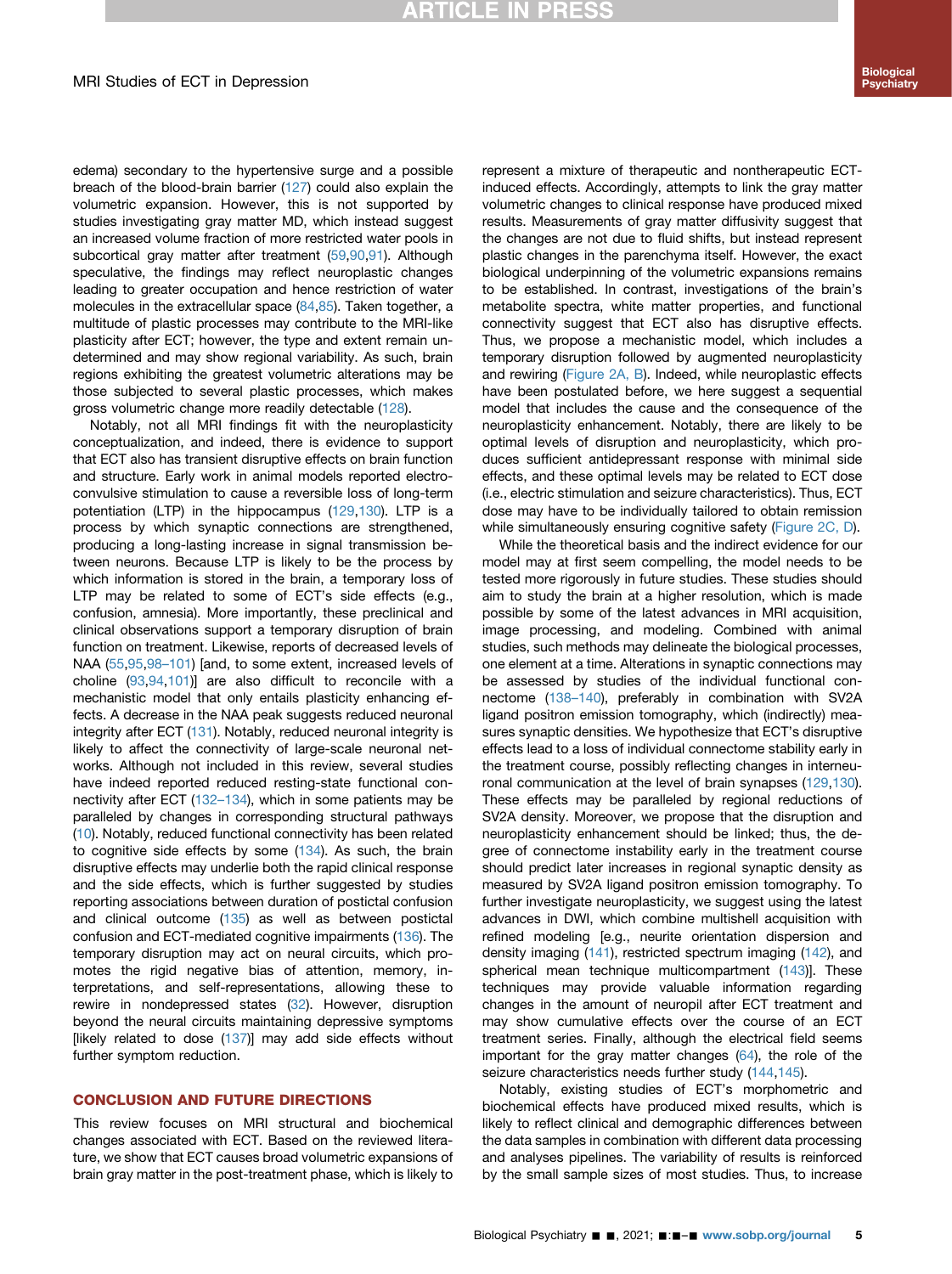#### MRI Studies of ECT in Depression

<span id="page-5-4"></span>

Figure 2. Disrupt, potentiate, and rewire. This figure illustrates the proposed mechanistic model. The model assumes that the subject has the potential to respond to electroconvulsive therapy (ECT) and does not address nonresponse despite adequate dosing. (A) Exemplary Electroconvulsive Therapy–Magnetic Resonance Imaging study protocol. Number of ECTs depends on the clinical response and judgment of the treating ECT practitioner and are usually performed within a period of 2–6 weeks  $(-)$ . Magnetic resonance imaging is typically acquired within 1 week before and within 2 weeks after the treatment series. (B) Proposed model integrating the effects of ECT at ideal dosing. Before treatment (left side of x-axis), the brain is in a depressed state, characterized by high symptom load and possibly low plastic potential (reduced neurotrophic factors). Each session of ECT (electrical stimulation and seizure) constitutes a temporary disruption (gray curve; peaks with exponential decay) of brain function (postictal confusion, etc.) with corresponding physiological effects (reduced N-acetylaspartate, functional connectivity, and white matter integrity). The brain's response to the

disruptive effects is a temporary enhancement of neuroplasticity (green line), which may lead to an increase in volume of gray matter (green line). The disruption and neuroplastic effects in combination lead to rewiring of neural circuits underlying depressive symptoms (blue line). During optimal dosing, neural circuits implicated in cognition are minimally affected (red line). Note that the lines represent mean change over time and are not necessarily representative of each ECT session. (C) Excessive ECT dosing (high electric field strength, very long seizure duration) will result in long postictal recovery, more widespread disruptive effects (affecting circuits implicated in depression and cognition), and possibly more extensive volumetric effects. The clinical outcome will be antidepressant response with cognitive impairment. (D) Insufficient ECT dosing (low electric field strength, very short seizure duration) will result in short postictal recovery times, limited disruption, and insufficient changes in neuroplasticity. The clinical outcome will be minimal antidepressant response and no side effects.

replication, there is a need for prospective collaborative efforts aiming to collect harmonized in-depth clinical and demographic information, as well as using a harmonized imaging protocol. In addition, attempts to harmonize the way ECT is administered, including electric dosage and electrode placement, will also be important to discover the neurobiological mechanisms related to its therapeutic action.

In summary, although preclinical animal models have been useful in understanding the working mechanisms of ECT in depression, human MRI studies are important to delineate which aspects can be translated and which aspects may be unique to human populations. Based on the reviewed literature, we propose a model in which brain disruption, plasticity potentiation, and rewiring occur in sequence and ultimately explain immediate, short-, and long-term effects of ECT. Although evidence for our model is indirect, it may be a framework for understanding the neurobiological underpinning of ECT's therapeutic effects and derive new testable hypotheses, which ultimately may bring the field forward.

#### ACKNOWLEDGMENTS AND DISCLOSURES

This work was supported by the Western Norway Regional Health Authority (Grant No. 91223 [to LO] and Grant No. 912275 [to OTO]) and National Institute of Mental Health (Grant Nos. U01MH111826 and R61MH125126 [to CA<sub>l</sub>

AMD is a founder of and holds equity in CorTechs Labs, Inc., and serves on its Scientific Advisory Board; is a member of the Scientific Advisory Board of Human Longevity, Inc.; and receives funding through research agreements with General Electric Healthcare and Medtronic, Inc. All other authors report no biomedical financial interests or potential conflicts of interest.

#### ARTICLE INFORMATION

From the Mohn Medical Imaging and Visualization Centre (OTO, VE, LO), Department of Radiology, and NORMENT (UK), Division of Psychiatry, Haukeland University Hospital; and Centre for Crisis Psychology (OTO), Faculty of Psychology, and Department of Clinical Medicine (UK, VE, LO), University of Bergen, Bergen, Norway; Department of Clinical and Experimental Medicine (GEB), University of Pisa, Pisa, Italy; Center for Multimodal Imaging and Genetics (AMD), Department of Radiology (AMD), and Department of Neurosciences (AMD), University of California San Diego, La Jolla, California; and Department of Psychiatry (CA), University of New Mexico, Albuquerque, New Mexico.

Address correspondence to Olga Therese Ousdal, M.D., Ph.D., at [olgatherese.ousdal@gmail.com](mailto:olgatherese.ousdal@gmail.com) or [olga.therese.ousdal@helse-bergen.no,](mailto:olga.therese.ousdal@helse-bergen.no) or Leif Oltedal, M.D., Ph.D., at [leif.oltedal@k1.uib.no.](mailto:leif.oltedal@k1.uib.no)

Received Dec 20, 2020; revised and accepted May 12, 2021.

Supplementary material cited in this article is available online at [https://](https://doi.org/10.1016/j.biopsych.2021.05.023) [doi.org/10.1016/j.biopsych.2021.05.023.](https://doi.org/10.1016/j.biopsych.2021.05.023)

#### **REFERENCES**

- <span id="page-5-0"></span>1. [GBD 2019 Diseases and Injuries Collaborators \(2020\): Global burden](http://refhub.elsevier.com/S0006-3223(21)01340-8/sref1) [of 369 diseases and injuries in 204 countries and territories, 1990-](http://refhub.elsevier.com/S0006-3223(21)01340-8/sref1) [2019: A systematic analysis for the Global Burden of Disease Study](http://refhub.elsevier.com/S0006-3223(21)01340-8/sref1) [2019. Lancet 396:1204](http://refhub.elsevier.com/S0006-3223(21)01340-8/sref1)–1222.
- <span id="page-5-1"></span>2. [Rush AJ, Trivedi MH, Wisniewski SR, Nierenberg AA, Stewart JW,](http://refhub.elsevier.com/S0006-3223(21)01340-8/sref2) Warden D, et al. [\(2006\): Acute and longer-term outcomes in](http://refhub.elsevier.com/S0006-3223(21)01340-8/sref2) [depressed outpatients requiring one or several treatment steps: A](http://refhub.elsevier.com/S0006-3223(21)01340-8/sref2) [STAR\\*D report. Am J Psychiatry 163:1905](http://refhub.elsevier.com/S0006-3223(21)01340-8/sref2)–1917.
- <span id="page-5-2"></span>3. UK ECT Review Group (2003): Effi[cacy and safety of electroconvul](http://refhub.elsevier.com/S0006-3223(21)01340-8/sref3)[sive therapy in depressive disorders: A systematic review and meta](http://refhub.elsevier.com/S0006-3223(21)01340-8/sref3)[analysis. Lancet 361:799](http://refhub.elsevier.com/S0006-3223(21)01340-8/sref3)–808.
- <span id="page-5-3"></span>4. [Brus O, Cao Y, Gustafsson E, Hultén M, Landen M, Lundberg J,](http://refhub.elsevier.com/S0006-3223(21)01340-8/sref4) et al. [\(2017\): Self-assessed remission rates after electroconvulsive therapy](http://refhub.elsevier.com/S0006-3223(21)01340-8/sref4) [of depressive disorders. Eur Psychiatry 45:154](http://refhub.elsevier.com/S0006-3223(21)01340-8/sref4)–160.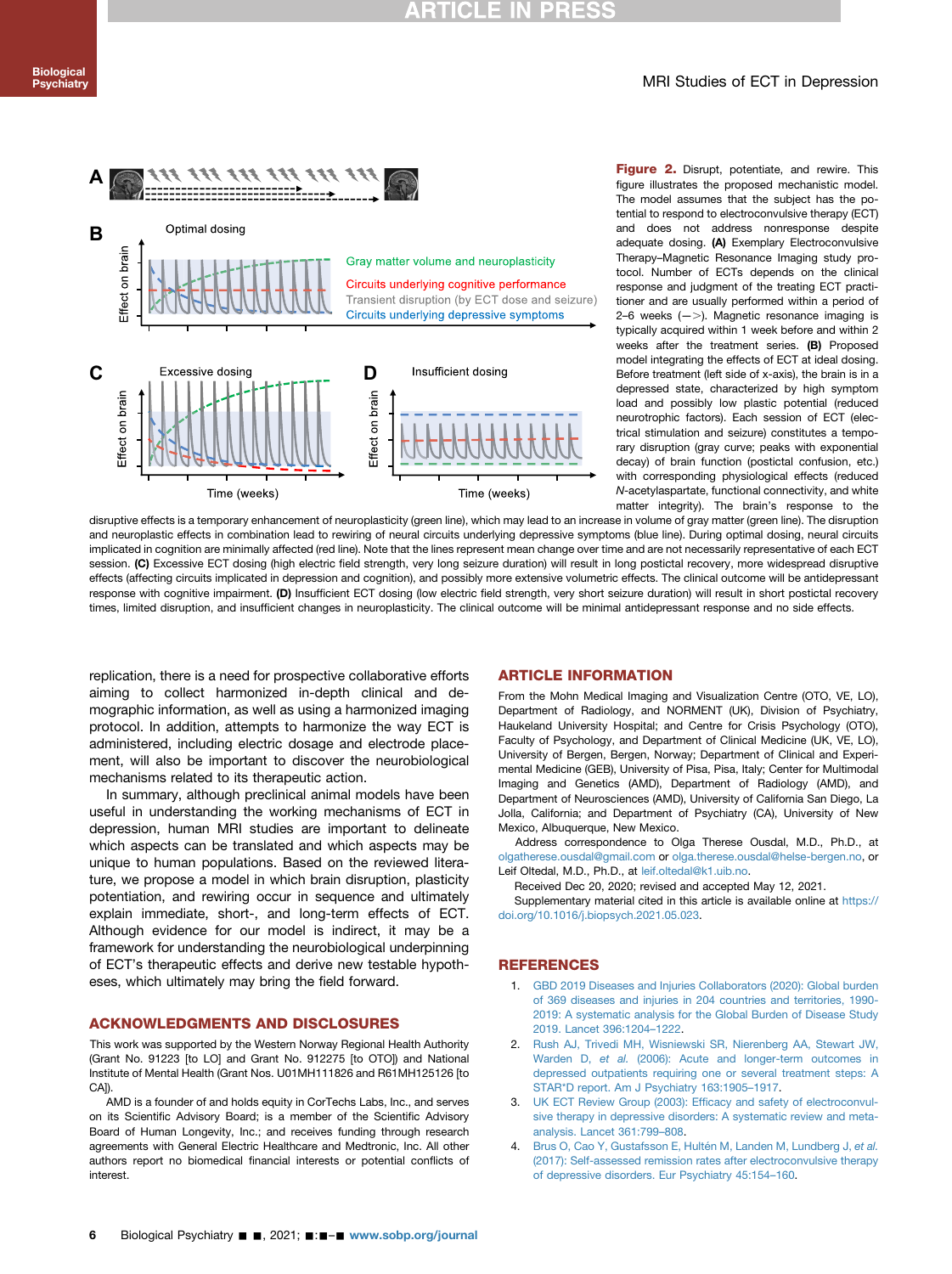## **RTICLE IN PRESS**

#### MRI Studies of ECT in Depression

- <span id="page-6-1"></span><span id="page-6-0"></span>6. [van Buel EM, Patas K, Peters M, Bosker FJ, Eisel UL, Klein HC](http://refhub.elsevier.com/S0006-3223(21)01340-8/sref6) [\(2015\): Immune and neurotrophin stimulation by electroconvulsive](http://refhub.elsevier.com/S0006-3223(21)01340-8/sref6) therapy: Is some infl[ammation needed after all? Transl Psychiatry](http://refhub.elsevier.com/S0006-3223(21)01340-8/sref6) [5:e609](http://refhub.elsevier.com/S0006-3223(21)01340-8/sref6).
- <span id="page-6-2"></span>7. [Coffey CE, Figiel GS, Djang WT, Sullivan DC, Herfkens RJ, Weiner RD](http://refhub.elsevier.com/S0006-3223(21)01340-8/sref7) [\(1988\): Effects of ECT on brain structure: A pilot prospective mag](http://refhub.elsevier.com/S0006-3223(21)01340-8/sref7)[netic resonance imaging study. Am J Psychiatry 145:701](http://refhub.elsevier.com/S0006-3223(21)01340-8/sref7)–706.
- <span id="page-6-26"></span>8. [Coffey CE, Weiner RD, Djang WT, Figiel GS, Soady SA, Patterson LJ,](http://refhub.elsevier.com/S0006-3223(21)01340-8/sref8) et al. [\(1991\): Brain anatomic effects of electroconvulsive therapy. A](http://refhub.elsevier.com/S0006-3223(21)01340-8/sref8) [prospective magnetic resonance imaging study. Arch Gen Psychiatry](http://refhub.elsevier.com/S0006-3223(21)01340-8/sref8) [48:1013](http://refhub.elsevier.com/S0006-3223(21)01340-8/sref8)–1021.
- <span id="page-6-27"></span>9. [Puri BK, Oatridge A, Saeed N, Ging JE, McKee HM, Lekh SK,](http://refhub.elsevier.com/S0006-3223(21)01340-8/sref9) [Hajnal JV \(1998\): Does electroconvulsive therapy lead to changes in](http://refhub.elsevier.com/S0006-3223(21)01340-8/sref9) [cerebral structure. Br J Psychiatry 173:267.](http://refhub.elsevier.com/S0006-3223(21)01340-8/sref9)
- <span id="page-6-3"></span>10. [Repple J, Meinert S, Bollettini I, Grotegerd D, Redlich R, Zaremba D,](http://refhub.elsevier.com/S0006-3223(21)01340-8/sref10) et al. (2020): Infl[uence of electroconvulsive therapy on white matter](http://refhub.elsevier.com/S0006-3223(21)01340-8/sref10) [structure in a diffusion tensor imaging study. Psychol Med 50:849](http://refhub.elsevier.com/S0006-3223(21)01340-8/sref10)– [856.](http://refhub.elsevier.com/S0006-3223(21)01340-8/sref10)
- <span id="page-6-4"></span>11. [Szabo K, Hirsch JG, Krause M, Ende G, Henn FA, Sartorius A, Gass A](http://refhub.elsevier.com/S0006-3223(21)01340-8/sref11) [\(2007\): Diffusion weighted MRI in the early phase after electrocon](http://refhub.elsevier.com/S0006-3223(21)01340-8/sref11)[vulsive therapy. Neurol Res 29:256](http://refhub.elsevier.com/S0006-3223(21)01340-8/sref11)–259.
- <span id="page-6-24"></span>12. [Nordanskog P, Dahlstrand U, Larsson MR, Larsson EM, Knutsson L,](http://refhub.elsevier.com/S0006-3223(21)01340-8/sref12) [Johanson A \(2010\): Increase in hippocampal volume after electro](http://refhub.elsevier.com/S0006-3223(21)01340-8/sref12)[convulsive therapy in patients with depression: A volumetric mag](http://refhub.elsevier.com/S0006-3223(21)01340-8/sref12)[netic resonance imaging study. J ECT 26:62](http://refhub.elsevier.com/S0006-3223(21)01340-8/sref12)–67.
- 13. [Kunigiri G, Jayakumar PN, Janakiramaiah N, Gangadhar BN \(2007\):](http://refhub.elsevier.com/S0006-3223(21)01340-8/sref13) [MRI T\(2\) relaxometry of brain regions and cognitive dysfunction](http://refhub.elsevier.com/S0006-3223(21)01340-8/sref13) [following electroconvulsive therapy. Indian J Psychiatry 49:195](http://refhub.elsevier.com/S0006-3223(21)01340-8/sref13)–199.
- <span id="page-6-5"></span>14. [Lippman S, Manshadi M, Wehry M, Byrd R, Past W, Keller W,](http://refhub.elsevier.com/S0006-3223(21)01340-8/sref14) et al. [\(1985\): 1,250 electroconvulsive treatments without evidence of brain](http://refhub.elsevier.com/S0006-3223(21)01340-8/sref14) [injury. Br J Psychiatry 147:203](http://refhub.elsevier.com/S0006-3223(21)01340-8/sref14)–204.
- <span id="page-6-6"></span>15. [Abdallah CG, Sanacora G, Duman RS, Krystal JH \(2015\): Ketamine](http://refhub.elsevier.com/S0006-3223(21)01340-8/sref15) [and rapid-acting antidepressants: A window into a new neurobiology](http://refhub.elsevier.com/S0006-3223(21)01340-8/sref15) [for mood disorder therapeutics. Annu Rev Med 66:509](http://refhub.elsevier.com/S0006-3223(21)01340-8/sref15)–523.
- <span id="page-6-7"></span>16. [Duman RS, Aghajanian GK, Sanacora G, Krystal JH \(2016\): Synaptic](http://refhub.elsevier.com/S0006-3223(21)01340-8/sref16) [plasticity and depression: New insights from stress and rapid-acting](http://refhub.elsevier.com/S0006-3223(21)01340-8/sref16) [antidepressants. Nat Med 22:238](http://refhub.elsevier.com/S0006-3223(21)01340-8/sref16)–249.
- <span id="page-6-8"></span>17. [Liu RJ, Aghajanian GK \(2008\): Stress blunts serotonin- and](http://refhub.elsevier.com/S0006-3223(21)01340-8/sref17) [hypocretin-evoked EPSCs in prefrontal cortex: Role of](http://refhub.elsevier.com/S0006-3223(21)01340-8/sref17) [corticosterone-mediated apical dendritic atrophy. Proc Natl Acad Sci](http://refhub.elsevier.com/S0006-3223(21)01340-8/sref17) [U S A 105:359](http://refhub.elsevier.com/S0006-3223(21)01340-8/sref17)–364.
- <span id="page-6-9"></span>18. [Qiao H, An SC, Ren W, Ma XM \(2014\): Progressive alterations of](http://refhub.elsevier.com/S0006-3223(21)01340-8/sref18) [hippocampal CA3-CA1 synapses in an animal model of depression.](http://refhub.elsevier.com/S0006-3223(21)01340-8/sref18) [Behav Brain Res 275:191](http://refhub.elsevier.com/S0006-3223(21)01340-8/sref18)–200.
- <span id="page-6-10"></span>19. [Alonso R, Griebel G, Pavone G, Stemmelin J, Le Fur G, Soubrié P](http://refhub.elsevier.com/S0006-3223(21)01340-8/sref19) [\(2004\): Blockade of CRF\(1\) or V\(1b\) receptors reverses stress](http://refhub.elsevier.com/S0006-3223(21)01340-8/sref19)[induced suppression of neurogenesis in a mouse model of depres](http://refhub.elsevier.com/S0006-3223(21)01340-8/sref19)[sion. Mol Psychiatry 9:278](http://refhub.elsevier.com/S0006-3223(21)01340-8/sref19)–286., 224.
- <span id="page-6-11"></span>20. [Boldrini M, Santiago AN, Hen R, Dwork AJ, Rosoklija GB, Tamir H,](http://refhub.elsevier.com/S0006-3223(21)01340-8/sref20) et al. [\(2013\): Hippocampal granule neuron number and dentate gyrus](http://refhub.elsevier.com/S0006-3223(21)01340-8/sref20) [volume in antidepressant-treated and untreated major depression.](http://refhub.elsevier.com/S0006-3223(21)01340-8/sref20) [Neuropsychopharmacology 38:1068](http://refhub.elsevier.com/S0006-3223(21)01340-8/sref20)–1077.
- <span id="page-6-12"></span>21. [Boldrini M, Galfalvy H, Dwork AJ, Rosoklija GB, Trencevska-](http://refhub.elsevier.com/S0006-3223(21)01340-8/sref21)Ivanovska I, Pavlovski G, et al. [\(2019\): Resilience is associated with](http://refhub.elsevier.com/S0006-3223(21)01340-8/sref21) [larger dentate gyrus, while suicide decedents with major depressive](http://refhub.elsevier.com/S0006-3223(21)01340-8/sref21) [disorder have fewer granule neurons. Biol Psychiatry 85:850](http://refhub.elsevier.com/S0006-3223(21)01340-8/sref21)–862.
- <span id="page-6-13"></span>22. [Kang HJ, Voleti B, Hajszan T, Rajkowska G, Stockmeier CA,](http://refhub.elsevier.com/S0006-3223(21)01340-8/sref22) Licznerski P, et al. [\(2012\): Decreased expression of synapse-related](http://refhub.elsevier.com/S0006-3223(21)01340-8/sref22) [genes and loss of synapses in major depressive disorder. Nat Med](http://refhub.elsevier.com/S0006-3223(21)01340-8/sref22) [18:1413](http://refhub.elsevier.com/S0006-3223(21)01340-8/sref22)–1417.
- <span id="page-6-14"></span>23. [Schmaal L, Veltman DJ, van Erp TG, Sämann PG, Frodl T,](http://refhub.elsevier.com/S0006-3223(21)01340-8/sref23) Jahanshad N, et al. [\(2016\): Subcortical brain alterations in major](http://refhub.elsevier.com/S0006-3223(21)01340-8/sref23) [depressive disorder: Findings from the ENIGMA Major Depressive](http://refhub.elsevier.com/S0006-3223(21)01340-8/sref23) [Disorder working group. Mol Psychiatry 21:806](http://refhub.elsevier.com/S0006-3223(21)01340-8/sref23)–812.
- <span id="page-6-15"></span>24. [Schmaal L, Hibar DP, Sämann PG, Hall GB, Baune BT, Jahanshad N,](http://refhub.elsevier.com/S0006-3223(21)01340-8/sref24) et al. [\(2017\): Cortical abnormalities in adults and adolescents with](http://refhub.elsevier.com/S0006-3223(21)01340-8/sref24) [major depression based on brain scans from 20 cohorts worldwide in](http://refhub.elsevier.com/S0006-3223(21)01340-8/sref24)

[the ENIGMA Major Depressive Disorder Working Group. Mol Psy](http://refhub.elsevier.com/S0006-3223(21)01340-8/sref24)[chiatry 22:900](http://refhub.elsevier.com/S0006-3223(21)01340-8/sref24)–909.

- <span id="page-6-16"></span>25. [Kaiser RH, Andrews-Hanna JR, Wager TD, Pizzagalli DA \(2015\):](http://refhub.elsevier.com/S0006-3223(21)01340-8/sref25) [Large-scale network dysfunction in major depressive disorder: A](http://refhub.elsevier.com/S0006-3223(21)01340-8/sref25) [meta-analysis of resting-state functional connectivity. JAMA Psy](http://refhub.elsevier.com/S0006-3223(21)01340-8/sref25)[chiatry 72:603](http://refhub.elsevier.com/S0006-3223(21)01340-8/sref25)–611.
- 26. van Velzen LS, Kelly S, Isaev D, Aleman A, Aftanas LI, Bauer J. et al. [\(2020\): White matter disturbances in major depressive disorder: A](http://refhub.elsevier.com/S0006-3223(21)01340-8/sref26) [coordinated analysis across 20 international cohorts in the ENIGMA](http://refhub.elsevier.com/S0006-3223(21)01340-8/sref26) [MDD working group. Mol Psychiatry 25:1511](http://refhub.elsevier.com/S0006-3223(21)01340-8/sref26)–1525.
- 27. [Mulders PC, van Eijndhoven PF, Schene AH, Beckmann CF,](http://refhub.elsevier.com/S0006-3223(21)01340-8/sref27) [Tendolkar I \(2015\): Resting-state functional connectivity in major](http://refhub.elsevier.com/S0006-3223(21)01340-8/sref27) [depressive disorder: A review. Neurosci Biobehav Rev 56:330](http://refhub.elsevier.com/S0006-3223(21)01340-8/sref27)–344.
- <span id="page-6-17"></span>28. [Holmes SE, Scheinost D, Finnema SJ, Naganawa M, Davis MT,](http://refhub.elsevier.com/S0006-3223(21)01340-8/sref28) DellaGioia N, et al. [\(2019\): Lower synaptic density is associated with](http://refhub.elsevier.com/S0006-3223(21)01340-8/sref28) [depression severity and network alterations. Nat Commun 10:1529.](http://refhub.elsevier.com/S0006-3223(21)01340-8/sref28)
- <span id="page-6-18"></span>29. [Kempermann G, Kronenberg G \(2003\): Depressed new neurons](http://refhub.elsevier.com/S0006-3223(21)01340-8/sref29)– [Adult hippocampal neurogenesis and a cellular plasticity hypothesis](http://refhub.elsevier.com/S0006-3223(21)01340-8/sref29) [of major depression. Biol Psychiatry 54:499](http://refhub.elsevier.com/S0006-3223(21)01340-8/sref29)–503.
- <span id="page-6-19"></span>30. [Miller AH, Maletic V, Raison CL \(2009\): In](http://refhub.elsevier.com/S0006-3223(21)01340-8/sref30)flammation and its dis[contents: The role of cytokines in the pathophysiology of major](http://refhub.elsevier.com/S0006-3223(21)01340-8/sref30) [depression. Biol Psychiatry 65:732](http://refhub.elsevier.com/S0006-3223(21)01340-8/sref30)–741.
- <span id="page-6-20"></span>31. [Belleau EL, Treadway MT, Pizzagalli DA \(2019\): The impact of stress](http://refhub.elsevier.com/S0006-3223(21)01340-8/sref31) [and major depressive disorder on hippocampal and medial prefrontal](http://refhub.elsevier.com/S0006-3223(21)01340-8/sref31) [cortex morphology. Biol Psychiatry 85:443](http://refhub.elsevier.com/S0006-3223(21)01340-8/sref31)–453.
- <span id="page-6-21"></span>32. [Price RB, Duman R \(2020\): Neuroplasticity in cognitive and psycho](http://refhub.elsevier.com/S0006-3223(21)01340-8/sref32)[logical mechanisms of depression: An integrative model. Mol Psy](http://refhub.elsevier.com/S0006-3223(21)01340-8/sref32)[chiatry 25:530](http://refhub.elsevier.com/S0006-3223(21)01340-8/sref32)–543.
- <span id="page-6-22"></span>33. [Wilkinson ST, Holtzheimer PE, Gao S, Kirwin DS, Price RB \(2019\):](http://refhub.elsevier.com/S0006-3223(21)01340-8/sref33) [Leveraging neuroplasticity to enhance adaptive learning: The po](http://refhub.elsevier.com/S0006-3223(21)01340-8/sref33)[tential for synergistic somatic-behavioral treatment combinations to](http://refhub.elsevier.com/S0006-3223(21)01340-8/sref33) [improve clinical outcomes in depression. Biol Psychiatry 85:454](http://refhub.elsevier.com/S0006-3223(21)01340-8/sref33)–465.
- <span id="page-6-23"></span>34. [Castrén E, Antila H \(2017\): Neuronal plasticity and neurotrophic](http://refhub.elsevier.com/S0006-3223(21)01340-8/sref34) [factors in drug responses. Mol Psychiatry 22:1085](http://refhub.elsevier.com/S0006-3223(21)01340-8/sref34)–1095.
- <span id="page-6-25"></span>35. [Nordanskog P, Larsson MR, Larsson EM, Johanson A \(2014\): Hip](http://refhub.elsevier.com/S0006-3223(21)01340-8/sref35)[pocampal volume in relation to clinical and cognitive outcome after](http://refhub.elsevier.com/S0006-3223(21)01340-8/sref35) [electroconvulsive therapy in depression. Acta Psychiatr Scand](http://refhub.elsevier.com/S0006-3223(21)01340-8/sref35) [129:303](http://refhub.elsevier.com/S0006-3223(21)01340-8/sref35)–311.
- <span id="page-6-30"></span>36. [Cano M, Lee E, Cardoner N, Martínez-Zalacaín I, Pujol J, Makris N,](http://refhub.elsevier.com/S0006-3223(21)01340-8/sref36) et al. [\(2019\): Brain volumetric correlates of right unilateral versus](http://refhub.elsevier.com/S0006-3223(21)01340-8/sref36) [bitemporal electroconvulsive therapy for treatment-resistant](http://refhub.elsevier.com/S0006-3223(21)01340-8/sref36) [depression. J Neuropsychiatry Clin Neurosci 31:152](http://refhub.elsevier.com/S0006-3223(21)01340-8/sref36)–158.
- <span id="page-6-28"></span>37. [Cao B, Luo Q, Fu Y, Du L, Qiu T, Yang X,](http://refhub.elsevier.com/S0006-3223(21)01340-8/sref37) et al. (2018): Predicting [individual responses to the electroconvulsive therapy with hippo](http://refhub.elsevier.com/S0006-3223(21)01340-8/sref37)campal subfi[eld volumes in major depression disorder. Sci Rep](http://refhub.elsevier.com/S0006-3223(21)01340-8/sref37) [8:5434.](http://refhub.elsevier.com/S0006-3223(21)01340-8/sref37)
- <span id="page-6-32"></span>38. [Dukart J, Regen F, Kherif F, Colla M, Bajbouj M, Heuser I,](http://refhub.elsevier.com/S0006-3223(21)01340-8/sref38) et al. [\(2014\): Electroconvulsive therapy-induced brain plasticity determines](http://refhub.elsevier.com/S0006-3223(21)01340-8/sref38) [therapeutic outcome in mood disorders. Proc Natl Acad Sci U S A](http://refhub.elsevier.com/S0006-3223(21)01340-8/sref38) [111:1156](http://refhub.elsevier.com/S0006-3223(21)01340-8/sref38)–1161.
- <span id="page-6-29"></span>39. [Gryglewski G, Baldinger-Melich P, Seiger R, Godbersen GM,](http://refhub.elsevier.com/S0006-3223(21)01340-8/sref39) Michenthaler P, Klöbl M, et al. [\(2019\): Structural changes in amygdala](http://refhub.elsevier.com/S0006-3223(21)01340-8/sref39) nuclei, hippocampal subfi[elds and cortical thickness following elec](http://refhub.elsevier.com/S0006-3223(21)01340-8/sref39)[troconvulsive therapy in treatment-resistant depression: Longitudinal](http://refhub.elsevier.com/S0006-3223(21)01340-8/sref39) [analysis. Br J Psychiatry 214:159](http://refhub.elsevier.com/S0006-3223(21)01340-8/sref39)–167.
- <span id="page-6-34"></span>40. [Redlich R, Opel N, Grotegerd D, Dohm K, Zaremba D, Bürger C,](http://refhub.elsevier.com/S0006-3223(21)01340-8/sref40) et al. [\(2016\): Prediction of individual response to electroconvulsive therapy](http://refhub.elsevier.com/S0006-3223(21)01340-8/sref40) [via machine learning on structural magnetic resonance imaging data.](http://refhub.elsevier.com/S0006-3223(21)01340-8/sref40) [JAMA Psychiatry 73:557](http://refhub.elsevier.com/S0006-3223(21)01340-8/sref40)–564.
- <span id="page-6-31"></span>41. [Sartorius A, Demirakca T, Böhringer A, Clemm von Hohenberg C,](http://refhub.elsevier.com/S0006-3223(21)01340-8/sref41) Aksay SS, Bumb JM, et al. [\(2016\): Electroconvulsive therapy in](http://refhub.elsevier.com/S0006-3223(21)01340-8/sref41)[creases temporal gray matter volume and cortical thickness. Eur](http://refhub.elsevier.com/S0006-3223(21)01340-8/sref41) [Neuropsychopharmacol 26:506](http://refhub.elsevier.com/S0006-3223(21)01340-8/sref41)–517.
- <span id="page-6-33"></span>42. [Sartorius A, Demirakca T, Böhringer A, Clemm von Hohenberg C,](http://refhub.elsevier.com/S0006-3223(21)01340-8/sref42) Aksay SS, Bumb JM, et al. [\(2019\): Electroconvulsive therapy induced](http://refhub.elsevier.com/S0006-3223(21)01340-8/sref42) [gray matter increase is not necessarily correlated with clinical data in](http://refhub.elsevier.com/S0006-3223(21)01340-8/sref42) [depressed patients. Brain Stimul 12:335](http://refhub.elsevier.com/S0006-3223(21)01340-8/sref42)–343.
- 43. [van Oostrom I, van Eijndhoven P, Butterbrod E, van Beek MH,](http://refhub.elsevier.com/S0006-3223(21)01340-8/sref43) Janzing J, Donders R, et al. [\(2018\): Decreased cognitive functioning](http://refhub.elsevier.com/S0006-3223(21)01340-8/sref43)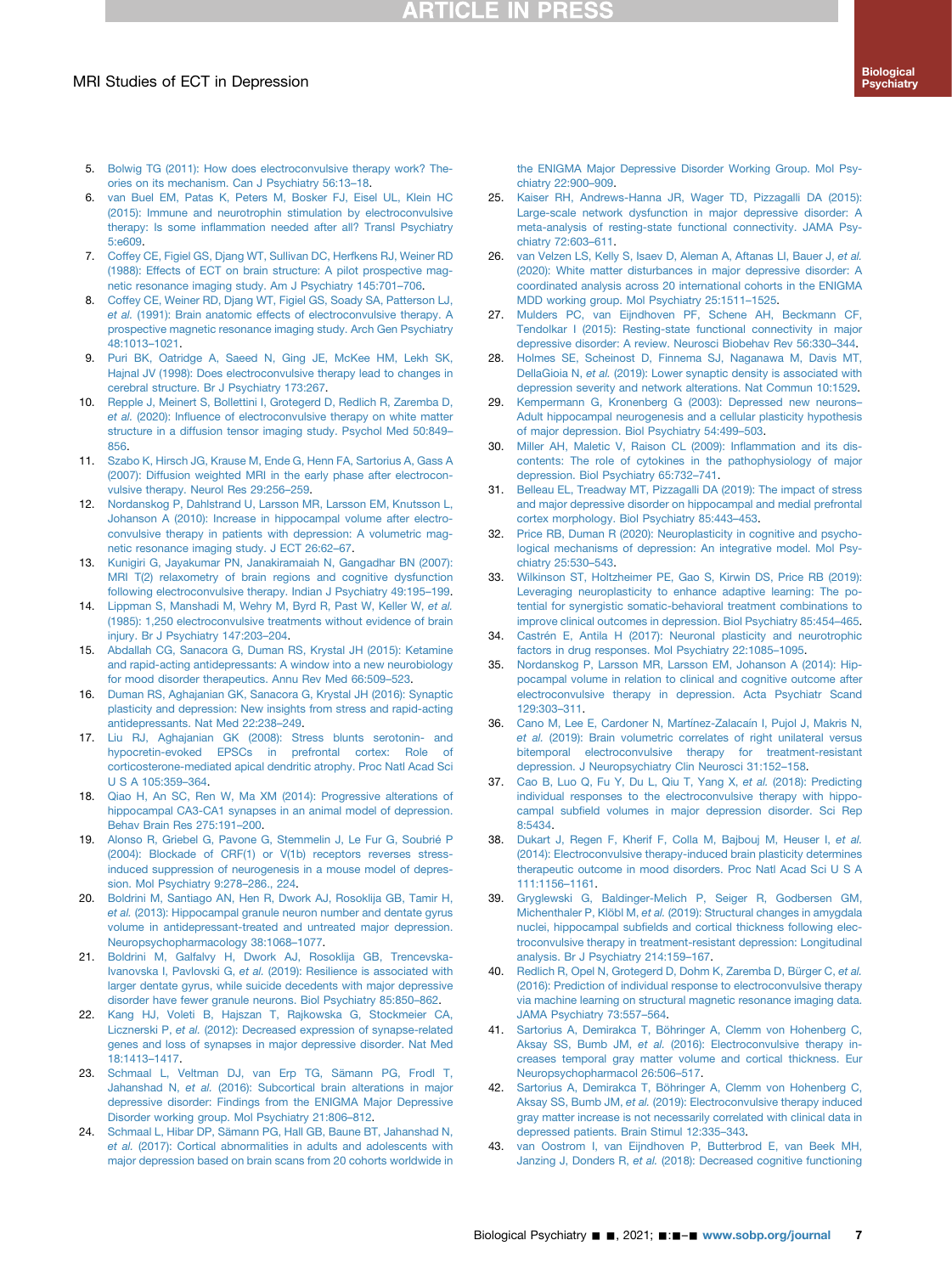## **RTICLE IN PRES:**

#### MRI Studies of ECT in Depression

[after electroconvulsive therapy is related to increased hippocampal](http://refhub.elsevier.com/S0006-3223(21)01340-8/sref43) [volume: Exploring the role of brain plasticity. J ECT 34:117](http://refhub.elsevier.com/S0006-3223(21)01340-8/sref43)–123.

- <span id="page-7-7"></span>44. [Bouckaert F, De Winter FL, Emsell L, Dols A, Rhebergen D,](http://refhub.elsevier.com/S0006-3223(21)01340-8/sref44) Wampers M, et al. [\(2016\): Grey matter volume increase following](http://refhub.elsevier.com/S0006-3223(21)01340-8/sref44) [electroconvulsive therapy in patients with late life depression: A](http://refhub.elsevier.com/S0006-3223(21)01340-8/sref44) [longitudinal MRI study. J Psychiatry Neurosci 41:105](http://refhub.elsevier.com/S0006-3223(21)01340-8/sref44)–114.
- <span id="page-7-14"></span>45. [Bouckaert F, Dols A, Emsell L, De Winter FL, Vansteelandt K, Claes L,](http://refhub.elsevier.com/S0006-3223(21)01340-8/sref45) et al. [\(2016\): Relationship between hippocampal volume, serum](http://refhub.elsevier.com/S0006-3223(21)01340-8/sref45) [BDNF, and depression severity following electroconvulsive therapy in](http://refhub.elsevier.com/S0006-3223(21)01340-8/sref45) [late-life depression. Neuropsychopharmacology 41:2741](http://refhub.elsevier.com/S0006-3223(21)01340-8/sref45)–2748.
- <span id="page-7-15"></span>[Xu H, Zhao T, Luo F, Zheng Y \(2019\): Dissociative changes in gray](http://refhub.elsevier.com/S0006-3223(21)01340-8/sref46) [matter volume following electroconvulsive therapy in major depres](http://refhub.elsevier.com/S0006-3223(21)01340-8/sref46)[sive disorder: A longitudinal structural magnetic resonance imaging](http://refhub.elsevier.com/S0006-3223(21)01340-8/sref46) [study. Neuroradiology 61:1297](http://refhub.elsevier.com/S0006-3223(21)01340-8/sref46)–1308.
- <span id="page-7-24"></span>47. [Tendolkar I, van Beek M, van Oostrom I, Mulder M, Janzing J,](http://refhub.elsevier.com/S0006-3223(21)01340-8/sref47) [Voshaar RO, van Eijndhoven P \(2013\): Electroconvulsive therapy in](http://refhub.elsevier.com/S0006-3223(21)01340-8/sref47)[creases hippocampal and amygdala volume in therapy refractory](http://refhub.elsevier.com/S0006-3223(21)01340-8/sref47) [depression: A longitudinal pilot study. Psychiatry Res 214:197](http://refhub.elsevier.com/S0006-3223(21)01340-8/sref47)–203.
- <span id="page-7-25"></span>48. [Van Den Bossche MJA, Emsell L, Dols A, Vansteelandt K, De](http://refhub.elsevier.com/S0006-3223(21)01340-8/sref48) [Winter FL, Van den Stock J,](http://refhub.elsevier.com/S0006-3223(21)01340-8/sref48) et al. (2019): Hippocampal volume [change following ECT is mediated by rs699947 in the promotor re](http://refhub.elsevier.com/S0006-3223(21)01340-8/sref48)[gion of VEGF. Transl Psychiatry 9:191](http://refhub.elsevier.com/S0006-3223(21)01340-8/sref48).
- <span id="page-7-5"></span>49. [Abbott CC, Jones T, Lemke NT, Gallegos P, McClintock SM,](http://refhub.elsevier.com/S0006-3223(21)01340-8/sref49) Mayer AR, et al. [\(2014\): Hippocampal structural and functional](http://refhub.elsevier.com/S0006-3223(21)01340-8/sref49) [changes associated with electroconvulsive therapy response. Transl](http://refhub.elsevier.com/S0006-3223(21)01340-8/sref49) [Psychiatry 4:e483.](http://refhub.elsevier.com/S0006-3223(21)01340-8/sref49)
- <span id="page-7-8"></span>50. [Ota M, Noda T, Sato N, Okazaki M, Ishikawa M, Hattori K,](http://refhub.elsevier.com/S0006-3223(21)01340-8/sref50) et al. [\(2015\): Effect of electroconvulsive therapy on gray matter volume in](http://refhub.elsevier.com/S0006-3223(21)01340-8/sref50) [major depressive disorder. J Affect Disord 186:186](http://refhub.elsevier.com/S0006-3223(21)01340-8/sref50)–191.
- <span id="page-7-26"></span>51. [Yrondi A, Nemmi F, Billoux S, Giron A, Sporer M, Taib S,](http://refhub.elsevier.com/S0006-3223(21)01340-8/sref51) et al. (2019): [Grey Matter changes in treatment-resistant depression during elec](http://refhub.elsevier.com/S0006-3223(21)01340-8/sref51)[troconvulsive therapy. J Affect Disord 258:42](http://refhub.elsevier.com/S0006-3223(21)01340-8/sref51)–49.
- <span id="page-7-21"></span>52. [Joshi SH, Espinoza RT, Pirnia T, Shi J, Wang Y, Ayers B,](http://refhub.elsevier.com/S0006-3223(21)01340-8/sref52) et al. (2016): [Structural plasticity of the hippocampus and amygdala induced by](http://refhub.elsevier.com/S0006-3223(21)01340-8/sref52) [electroconvulsive therapy in major depression. Biol Psychiatry](http://refhub.elsevier.com/S0006-3223(21)01340-8/sref52) [79:282](http://refhub.elsevier.com/S0006-3223(21)01340-8/sref52)–292.
- <span id="page-7-9"></span>53. [Gbyl K, Rostrup E, Raghava JM, Carlsen JF, Schmidt LS, Lindberg U,](http://refhub.elsevier.com/S0006-3223(21)01340-8/sref53) et al. [\(2019\): Cortical thickness following electroconvulsive therapy in](http://refhub.elsevier.com/S0006-3223(21)01340-8/sref53) [patients with depression: A longitudinal MRI study. Acta Psychiatr](http://refhub.elsevier.com/S0006-3223(21)01340-8/sref53) [Scand 140:205](http://refhub.elsevier.com/S0006-3223(21)01340-8/sref53)–216.
- 54. [Belge JB, van Diermen L, Sabbe B, Parizel P, Morrens M, Coppens V,](http://refhub.elsevier.com/S0006-3223(21)01340-8/sref54) et al. (2020): Infl[ammation, hippocampal volume, and therapeutic](http://refhub.elsevier.com/S0006-3223(21)01340-8/sref54) [outcome following electroconvulsive therapy in depressive patients:](http://refhub.elsevier.com/S0006-3223(21)01340-8/sref54) [A pilot study. Neuropsychobiology 79:222](http://refhub.elsevier.com/S0006-3223(21)01340-8/sref54)–232.
- <span id="page-7-13"></span>55. [Cano M, Martínez-Zalacaín I, Bernabéu-Sanz Á., Contreras-](http://refhub.elsevier.com/S0006-3223(21)01340-8/sref55)[Rodríguez O, Hernández-Ribas R, Via E,](http://refhub.elsevier.com/S0006-3223(21)01340-8/sref55) et al. (2017): Brain volu[metric and metabolic correlates of electroconvulsive therapy for](http://refhub.elsevier.com/S0006-3223(21)01340-8/sref55) [treatment-resistant depression: A longitudinal neuroimaging study.](http://refhub.elsevier.com/S0006-3223(21)01340-8/sref55) [Transl Psychiatry 7:e1023.](http://refhub.elsevier.com/S0006-3223(21)01340-8/sref55)
- 56. [Laroy M, Bouckaert F, Vansteelandt K, Obbels J, Dols A, Emsell L,](http://refhub.elsevier.com/S0006-3223(21)01340-8/sref56) et al. [\(2019\): Association between hippocampal volume change and](http://refhub.elsevier.com/S0006-3223(21)01340-8/sref56) [change in memory following electroconvulsive therapy in late-life](http://refhub.elsevier.com/S0006-3223(21)01340-8/sref56) [depression. Acta Psychiatr Scand 140:435](http://refhub.elsevier.com/S0006-3223(21)01340-8/sref56)–445.
- 57. [Laroy M, Weydts J, Vansteelandt K, Emsell L, Adamson C,](http://refhub.elsevier.com/S0006-3223(21)01340-8/sref57) Sienaert P, et al. [\(2019\): Cortisol is not associated with pre-treatment](http://refhub.elsevier.com/S0006-3223(21)01340-8/sref57) [medial temporal lobe volume or volume changes after electrocon](http://refhub.elsevier.com/S0006-3223(21)01340-8/sref57)[vulsive therapy in patients with late-life depression. Psychiatry Res](http://refhub.elsevier.com/S0006-3223(21)01340-8/sref57) [Neuroimaging 291:26](http://refhub.elsevier.com/S0006-3223(21)01340-8/sref57)–33.
- 58. [Qiu H, Li X, Zhao W, Du L, Huang P, Fu Y,](http://refhub.elsevier.com/S0006-3223(21)01340-8/sref58) et al. (2016): Electro[convulsive therapy-induced brain structural and functional changes](http://refhub.elsevier.com/S0006-3223(21)01340-8/sref58) [in major depressive disorders: A longitudinal study. Med Sci Monit](http://refhub.elsevier.com/S0006-3223(21)01340-8/sref58) [22:4577](http://refhub.elsevier.com/S0006-3223(21)01340-8/sref58)–4586.
- <span id="page-7-27"></span>59. [Jorgensen A, Magnusson P, Hanson LG, Kirkegaard T, Benveniste H,](http://refhub.elsevier.com/S0006-3223(21)01340-8/sref59) Lee H, et al. [\(2016\): Regional brain volumes, diffusivity, and metab](http://refhub.elsevier.com/S0006-3223(21)01340-8/sref59)[olite changes after electroconvulsive therapy for severe depression.](http://refhub.elsevier.com/S0006-3223(21)01340-8/sref59) [Acta Psychiatr Scand 133:154](http://refhub.elsevier.com/S0006-3223(21)01340-8/sref59)–164.
- <span id="page-7-0"></span>60. [Nickl-Jockschat T, Palomero Gallagher N, Kumar V, Hoffstaedter F,](http://refhub.elsevier.com/S0006-3223(21)01340-8/sref60) Brügmann E, Habel U, et al. [\(2016\): Are morphological changes](http://refhub.elsevier.com/S0006-3223(21)01340-8/sref60)

[necessary to mediate the therapeutic effects of electroconvulsive](http://refhub.elsevier.com/S0006-3223(21)01340-8/sref60) [therapy? Eur Arch Psychiatry Clin Neurosci 266:261](http://refhub.elsevier.com/S0006-3223(21)01340-8/sref60)–267.

- <span id="page-7-1"></span>61. [Oltedal L, Narr KL, Abbott C, Anand A, Argyelan M, Bartsch H,](http://refhub.elsevier.com/S0006-3223(21)01340-8/sref61) et al. [\(2018\): Volume of the human hippocampus and clinical response](http://refhub.elsevier.com/S0006-3223(21)01340-8/sref61) [following electroconvulsive therapy. Biol Psychiatry 84:574](http://refhub.elsevier.com/S0006-3223(21)01340-8/sref61)–581.
- <span id="page-7-2"></span>62. [Gbyl K, Videbech P \(2018\): Electroconvulsive therapy increases brain](http://refhub.elsevier.com/S0006-3223(21)01340-8/sref62) [volume in major depression: A systematic review and meta-analysis.](http://refhub.elsevier.com/S0006-3223(21)01340-8/sref62) [Acta Psychiatr Scand 138:180](http://refhub.elsevier.com/S0006-3223(21)01340-8/sref62)–195.
- <span id="page-7-3"></span>63. [Takamiya A, Chung JK, Liang KC, Graff-Guerrero A, Mimura M,](http://refhub.elsevier.com/S0006-3223(21)01340-8/sref63) [Kishimoto T \(2018\): Effect of electroconvulsive therapy on](http://refhub.elsevier.com/S0006-3223(21)01340-8/sref63) [hippocampal and amygdala volumes: Systematic review and meta](http://refhub.elsevier.com/S0006-3223(21)01340-8/sref63)[analysis. Br J Psychiatry 212:19](http://refhub.elsevier.com/S0006-3223(21)01340-8/sref63)–26.
- <span id="page-7-4"></span>64. [Argyelan M, Oltedal L, Deng ZD, Wade B, Bikson M, Joanlanne A,](http://refhub.elsevier.com/S0006-3223(21)01340-8/sref64) et al. (2019): Electric fi[eld causes volumetric changes in the human](http://refhub.elsevier.com/S0006-3223(21)01340-8/sref64) [brain. Elife 8:e49115](http://refhub.elsevier.com/S0006-3223(21)01340-8/sref64).
- <span id="page-7-6"></span>65. [Takamiya A, Plitman E, Chung JK, Chakravarty M, Graff-Guerrero A,](http://refhub.elsevier.com/S0006-3223(21)01340-8/sref65) [Mimura M, Kishimoto T \(2019\): Acute and long-term effects of elec](http://refhub.elsevier.com/S0006-3223(21)01340-8/sref65)[troconvulsive therapy on human dentate gyrus. Neuro](http://refhub.elsevier.com/S0006-3223(21)01340-8/sref65)[psychopharmacology 44:1805](http://refhub.elsevier.com/S0006-3223(21)01340-8/sref65)–1811.
- <span id="page-7-22"></span>66. [Gbyl K, Rostrup E, Raghava JM, Andersen C, Rosenberg R,](http://refhub.elsevier.com/S0006-3223(21)01340-8/sref66) [Larsson HBW, Videbech P \(2021\): Volume of hippocampal sub](http://refhub.elsevier.com/S0006-3223(21)01340-8/sref66)[regions and clinical improvement following electroconvulsive therapy](http://refhub.elsevier.com/S0006-3223(21)01340-8/sref66) [in patients with depression. Prog Neuropsychopharmacol Biol Psy](http://refhub.elsevier.com/S0006-3223(21)01340-8/sref66)[chiatry 104:110048](http://refhub.elsevier.com/S0006-3223(21)01340-8/sref66).
- <span id="page-7-29"></span>67. [Nuninga JO, Mandl RCW, Boks MP, Bakker S, Somers M,](http://refhub.elsevier.com/S0006-3223(21)01340-8/sref67) Heringa SM, et al. [\(2020\): Volume increase in the dentate gyrus after](http://refhub.elsevier.com/S0006-3223(21)01340-8/sref67) [electroconvulsive therapy in depressed patients as measured with](http://refhub.elsevier.com/S0006-3223(21)01340-8/sref67) [7T. Mol Psychiatry 25:1559](http://refhub.elsevier.com/S0006-3223(21)01340-8/sref67)–1568.
- <span id="page-7-10"></span>68. [Pirnia T, Joshi SH, Leaver AM, Vasavada M, Njau S, Woods RP,](http://refhub.elsevier.com/S0006-3223(21)01340-8/sref68) et al. [\(2016\): Electroconvulsive therapy and structural neuroplasticity in](http://refhub.elsevier.com/S0006-3223(21)01340-8/sref68) [neocortical, limbic and paralimbic cortex. Transl Psychiatry 6:e832](http://refhub.elsevier.com/S0006-3223(21)01340-8/sref68).
- <span id="page-7-11"></span>69. [van Eijndhoven P, Mulders P, Kwekkeboom L, van Oostrom I, van](http://refhub.elsevier.com/S0006-3223(21)01340-8/sref69) Beek M, Janzing J, et al. [\(2016\): Bilateral ECT induces bilateral in](http://refhub.elsevier.com/S0006-3223(21)01340-8/sref69)[creases in regional cortical thickness. Transl Psychiatry 6:e874.](http://refhub.elsevier.com/S0006-3223(21)01340-8/sref69)
- <span id="page-7-12"></span>70. [Xu J, Wang J, Bai T, Zhang X, Li T, Hu Q,](http://refhub.elsevier.com/S0006-3223(21)01340-8/sref70) et al. (2019): Electrocon[vulsive therapy induces cortical morphological alterations in major](http://refhub.elsevier.com/S0006-3223(21)01340-8/sref70) [depressive disorder revealed with surface-based morphometry](http://refhub.elsevier.com/S0006-3223(21)01340-8/sref70) [analysis. Int J Neural Syst 29:1950005.](http://refhub.elsevier.com/S0006-3223(21)01340-8/sref70)
- <span id="page-7-16"></span>71. [Wade BS, Joshi SH, Njau S, Leaver AM, Vasavada M, Woods RP,](http://refhub.elsevier.com/S0006-3223(21)01340-8/sref71) et al. [\(2016\): Effect of electroconvulsive therapy on striatal](http://refhub.elsevier.com/S0006-3223(21)01340-8/sref71) [morphometry in major depressive disorder. Neuro](http://refhub.elsevier.com/S0006-3223(21)01340-8/sref71)[psychopharmacology 41:2481](http://refhub.elsevier.com/S0006-3223(21)01340-8/sref71)–2491.
- <span id="page-7-17"></span>72. [Belge JB, Van Diermen L, Schrijvers D, Sabbe B, Constant E, de](http://refhub.elsevier.com/S0006-3223(21)01340-8/sref72) Timary P, et al. [\(2020\): The basal ganglia: A central hub for the](http://refhub.elsevier.com/S0006-3223(21)01340-8/sref72) [psychomotor effects of electroconvulsive therapy. J Affect Disord](http://refhub.elsevier.com/S0006-3223(21)01340-8/sref72) [265:239](http://refhub.elsevier.com/S0006-3223(21)01340-8/sref72)–246.
- <span id="page-7-18"></span>73. [Jiang R, Abbott CC, Jiang T, Du Y, Espinoza R, Narr KL,](http://refhub.elsevier.com/S0006-3223(21)01340-8/sref73) et al. (2018): [SMRI biomarkers predict electroconvulsive treatment outcomes:](http://refhub.elsevier.com/S0006-3223(21)01340-8/sref73) [Accuracy with independent data sets. Neuropsychopharmacology](http://refhub.elsevier.com/S0006-3223(21)01340-8/sref73) [43:1078](http://refhub.elsevier.com/S0006-3223(21)01340-8/sref73)–1087.
- <span id="page-7-19"></span>74. [Depping MS, Nolte HM, Hirjak D, Palm E, Hofer S, Stieltjes B,](http://refhub.elsevier.com/S0006-3223(21)01340-8/sref74) et al. [\(2017\): Cerebellar volume change in response to electroconvulsive](http://refhub.elsevier.com/S0006-3223(21)01340-8/sref74) [therapy in patients with major depression. Prog Neuro](http://refhub.elsevier.com/S0006-3223(21)01340-8/sref74)[psychopharmacol Biol Psychiatry 73:31](http://refhub.elsevier.com/S0006-3223(21)01340-8/sref74)–35.
- <span id="page-7-20"></span>75. [Ousdal OT, Argyelan M, Narr KL, Abbott C, Wade B,](http://refhub.elsevier.com/S0006-3223(21)01340-8/sref75) Vandenbulcke M, et al. [\(2020\): Brain changes induced by electro](http://refhub.elsevier.com/S0006-3223(21)01340-8/sref75)[convulsive therapy are broadly distributed. Biol Psychiatry 87:451](http://refhub.elsevier.com/S0006-3223(21)01340-8/sref75)– [461](http://refhub.elsevier.com/S0006-3223(21)01340-8/sref75).
- <span id="page-7-23"></span>76. [Jehna M, Wurm W, Pinter D, Vogel K, Holl A, Hofmann P,](http://refhub.elsevier.com/S0006-3223(21)01340-8/sref76) et al. (2021): [Do increases in deep grey matter volumes after electroconvulsive](http://refhub.elsevier.com/S0006-3223(21)01340-8/sref76) [therapy persist in patients with major depression? A longitudinal MRI](http://refhub.elsevier.com/S0006-3223(21)01340-8/sref76)[study. J Affect Disord 281:908](http://refhub.elsevier.com/S0006-3223(21)01340-8/sref76)–917.
- <span id="page-7-28"></span>77. [Leaver AM, Vasavada M, Kubicki A, Wade B, Loureiro J,](http://refhub.elsevier.com/S0006-3223(21)01340-8/sref77) Hellemann G, et al. [\(2020\): Hippocampal subregions and networks](http://refhub.elsevier.com/S0006-3223(21)01340-8/sref77) [linked with antidepressant response to electroconvulsive therapy.](http://refhub.elsevier.com/S0006-3223(21)01340-8/sref77) [Mol Psychiatry 85:466](http://refhub.elsevier.com/S0006-3223(21)01340-8/sref77)–476.
- <span id="page-7-30"></span>78. [Takamiya A, Nuninga JO, Mandl RCW, Sommer IEC, Mimura M,](http://refhub.elsevier.com/S0006-3223(21)01340-8/sref78) [Kishimoto T \(2019\): Volume increase of the dentate gyrus induced by](http://refhub.elsevier.com/S0006-3223(21)01340-8/sref78)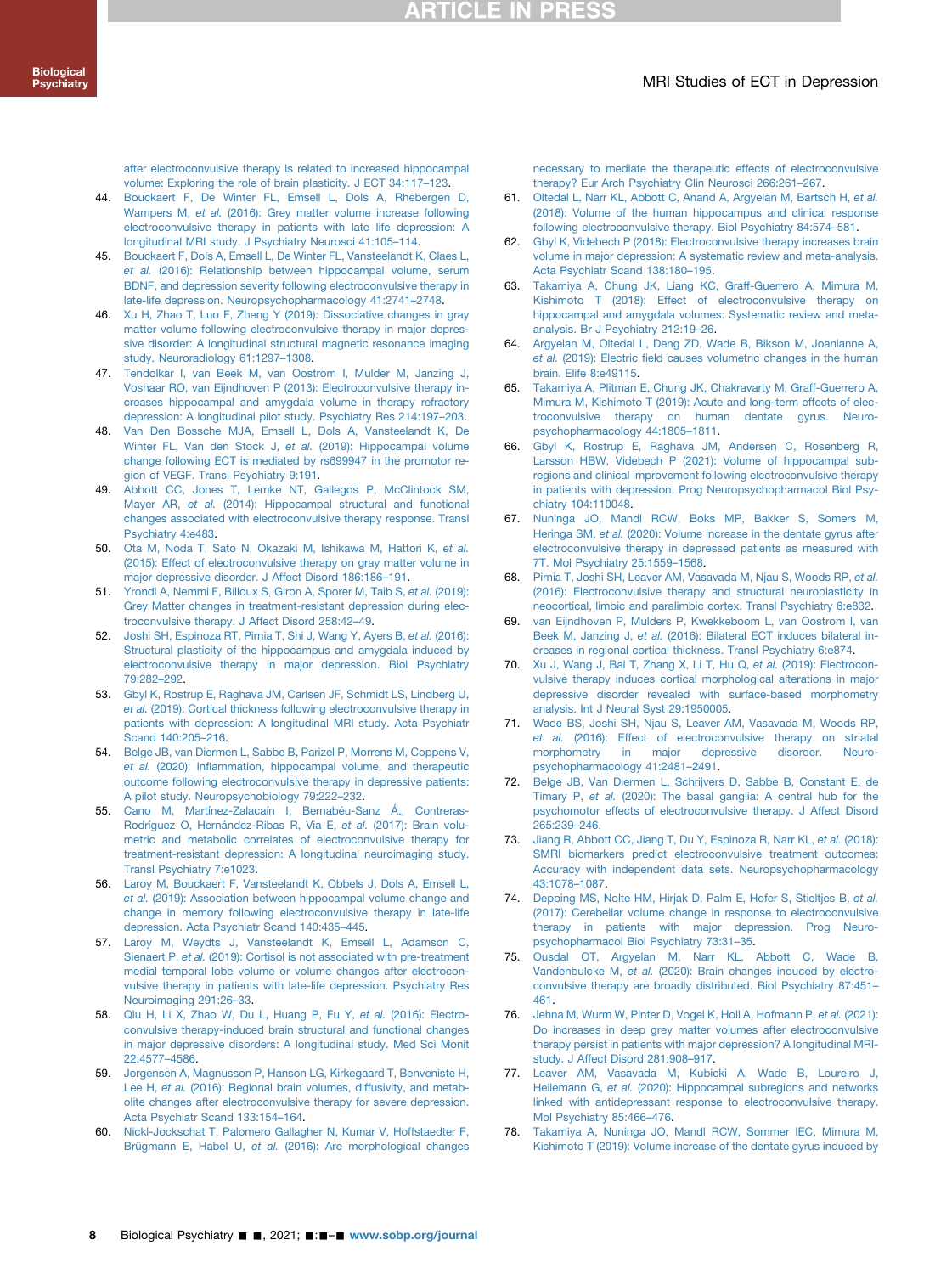## **ARTICLE IN PRESS**

[electroconvulsive therapy: Shedding light on the clinical relevance of](http://refhub.elsevier.com/S0006-3223(21)01340-8/sref78) [plasticity in the hippocampus. J ECT 35:e57](http://refhub.elsevier.com/S0006-3223(21)01340-8/sref78)–e58.

- <span id="page-8-0"></span>79. [Oudega ML, van Exel E, Stek ML, Wattjes MP, van der Flier WM,](http://refhub.elsevier.com/S0006-3223(21)01340-8/sref79) Comijs HC, et al. [\(2014\): The structure of the geriatric depressed](http://refhub.elsevier.com/S0006-3223(21)01340-8/sref79) [brain and response to electroconvulsive therapy. Psychiatry Res](http://refhub.elsevier.com/S0006-3223(21)01340-8/sref79) [222:1](http://refhub.elsevier.com/S0006-3223(21)01340-8/sref79)–9.
- <span id="page-8-1"></span>80. [Mulders PCR, Llera A, Beckmann CF, Vandenbulcke M, Stek M,](http://refhub.elsevier.com/S0006-3223(21)01340-8/sref80) Sienaert P, et al. [\(2020\): Structural changes induced by electrocon](http://refhub.elsevier.com/S0006-3223(21)01340-8/sref80)[vulsive therapy are associated with clinical outcome. Brain Stimul](http://refhub.elsevier.com/S0006-3223(21)01340-8/sref80) [13:696](http://refhub.elsevier.com/S0006-3223(21)01340-8/sref80)–704.
- <span id="page-8-2"></span>81. [Schmitgen MM, Kubera KM, Depping MS, Nolte HM, Hirjak D,](http://refhub.elsevier.com/S0006-3223(21)01340-8/sref81) Hofer S, et al. [\(2020\): Exploring cortical predictors of clinical response](http://refhub.elsevier.com/S0006-3223(21)01340-8/sref81) [to electroconvulsive therapy in major depression. Eur Arch Psychiatry](http://refhub.elsevier.com/S0006-3223(21)01340-8/sref81) [Clin Neurosci 270:253](http://refhub.elsevier.com/S0006-3223(21)01340-8/sref81)–261.
- <span id="page-8-3"></span>82. [Wade BS, Joshi SH, Pirnia T, Leaver AM, Woods RP, Thompson PM,](http://refhub.elsevier.com/S0006-3223(21)01340-8/sref82) et al. (2015): Random forest classifi[cation of depression status based](http://refhub.elsevier.com/S0006-3223(21)01340-8/sref82) [on subcortical brain morphometry following electroconvulsive ther](http://refhub.elsevier.com/S0006-3223(21)01340-8/sref82)[apy. Proc IEEE Int Symp Biomed Imaging 2015:92](http://refhub.elsevier.com/S0006-3223(21)01340-8/sref82)–96.
- <span id="page-8-4"></span>83. [Qi S, Abbott CC, Narr KL, Jiang R, Upston J, McClintock SM,](http://refhub.elsevier.com/S0006-3223(21)01340-8/sref83) et al. [\(2020\): Electroconvulsive therapy treatment responsive multimodal](http://refhub.elsevier.com/S0006-3223(21)01340-8/sref83) [brain networks. Hum Brain Mapp 41:1775](http://refhub.elsevier.com/S0006-3223(21)01340-8/sref83)–1785.
- <span id="page-8-5"></span>84. [Le Bihan D, Johansen-Berg H \(2012\): Diffusion MRI at 25: Exploring](http://refhub.elsevier.com/S0006-3223(21)01340-8/sref84) [brain tissue structure and function. Neuroimage 61:324](http://refhub.elsevier.com/S0006-3223(21)01340-8/sref84)–341.
- <span id="page-8-36"></span>85. [Le Bihan D \(2003\): Looking into the functional architecture of the](http://refhub.elsevier.com/S0006-3223(21)01340-8/sref85) [brain with diffusion MRI. Nat Rev Neurosci 4:469](http://refhub.elsevier.com/S0006-3223(21)01340-8/sref85)–480.
- 86. [Jbabdi S, Sotiropoulos SN, Haber SN, Van Essen DC, Behrens TE](http://refhub.elsevier.com/S0006-3223(21)01340-8/sref86) [\(2015\): Measuring macroscopic brain connections in vivo. Nat Neu](http://refhub.elsevier.com/S0006-3223(21)01340-8/sref86)[rosci 18:1546](http://refhub.elsevier.com/S0006-3223(21)01340-8/sref86)–1555.
- <span id="page-8-6"></span>87. [Lyden H, Espinoza RT, Pirnia T, Clark K, Joshi SH, Leaver AM,](http://refhub.elsevier.com/S0006-3223(21)01340-8/sref87) et al. [\(2014\): Electroconvulsive therapy mediates neuroplasticity of white](http://refhub.elsevier.com/S0006-3223(21)01340-8/sref87) [matter microstructure in major depression. Transl Psychiatry 4:e380.](http://refhub.elsevier.com/S0006-3223(21)01340-8/sref87)
- <span id="page-8-7"></span>88. [Nobuhara K, Okugawa G, Minami T, Takase K, Yoshida T, Yagyu T,](http://refhub.elsevier.com/S0006-3223(21)01340-8/sref88) et al. [\(2004\): Effects of electroconvulsive therapy on frontal white](http://refhub.elsevier.com/S0006-3223(21)01340-8/sref88) [matter in late-life depression: A diffusion tensor imaging study.](http://refhub.elsevier.com/S0006-3223(21)01340-8/sref88) [Neuropsychobiology 50:48](http://refhub.elsevier.com/S0006-3223(21)01340-8/sref88)–53.
- <span id="page-8-8"></span>89. [Gryglewski G, Seiger R, Baldinger-Melich P, Unterholzner J,](http://refhub.elsevier.com/S0006-3223(21)01340-8/sref89) Spurny B, Vanicek T, et al. [\(2020\): Changes in white matter micro](http://refhub.elsevier.com/S0006-3223(21)01340-8/sref89)[structure after electroconvulsive therapy for treatment-resistant](http://refhub.elsevier.com/S0006-3223(21)01340-8/sref89) [depression. Int J Neuropsychopharmacol 23:20](http://refhub.elsevier.com/S0006-3223(21)01340-8/sref89)–25.
- <span id="page-8-9"></span>90. [Yrondi A, Nemmi F, Billoux S, Giron A, Sporer M, Taib S,](http://refhub.elsevier.com/S0006-3223(21)01340-8/sref90) et al. (2019): Signifi[cant decrease in hippocampus and amygdala mean diffusivity](http://refhub.elsevier.com/S0006-3223(21)01340-8/sref90) [in treatment-resistant depression patients who respond to electro](http://refhub.elsevier.com/S0006-3223(21)01340-8/sref90)[convulsive therapy. Front Psychiatry 10:694.](http://refhub.elsevier.com/S0006-3223(21)01340-8/sref90)
- <span id="page-8-10"></span>91. [Nuninga JO, Mandl RCW, Froeling M, Siero JCW, Somers M,](http://refhub.elsevier.com/S0006-3223(21)01340-8/sref91) Boks MP, et al. [\(2020\): Vasogenic edema versus neuroplasticity as](http://refhub.elsevier.com/S0006-3223(21)01340-8/sref91) [neural correlates of hippocampal volume increase following electro](http://refhub.elsevier.com/S0006-3223(21)01340-8/sref91)[convulsive therapy. Brain Stimul 13:1080](http://refhub.elsevier.com/S0006-3223(21)01340-8/sref91)–1086.
- <span id="page-8-11"></span>92. [Kubicki A, Leaver AM, Vasavada M, Njau S, Wade B, Joshi SH,](http://refhub.elsevier.com/S0006-3223(21)01340-8/sref92) et al. [\(2019\): Variations in hippocampal white matter diffusivity differentiate](http://refhub.elsevier.com/S0006-3223(21)01340-8/sref92) [response to electroconvulsive therapy in major depression. Biol](http://refhub.elsevier.com/S0006-3223(21)01340-8/sref92) [Psychiatry Cogn Neurosci Neuroimaging 4:300](http://refhub.elsevier.com/S0006-3223(21)01340-8/sref92)–309.
- <span id="page-8-12"></span>93. [Obergriesser T, Ende G, Braus DF, Henn FA \(2003\): Long-term](http://refhub.elsevier.com/S0006-3223(21)01340-8/sref93) [follow-up of magnetic resonance-detectable choline signal changes](http://refhub.elsevier.com/S0006-3223(21)01340-8/sref93) [in the hippocampus of patients treated with electroconvulsive ther](http://refhub.elsevier.com/S0006-3223(21)01340-8/sref93)[apy. J Clin Psychiatry 64:775](http://refhub.elsevier.com/S0006-3223(21)01340-8/sref93)–780.
- <span id="page-8-16"></span>94. [Ende G, Braus DF, Walter S, Weber-Fahr W, Henn FA \(2000\): The](http://refhub.elsevier.com/S0006-3223(21)01340-8/sref94) [hippocampus in patients treated with electroconvulsive therapy: A](http://refhub.elsevier.com/S0006-3223(21)01340-8/sref94) [proton magnetic resonance spectroscopic imaging study. Arch Gen](http://refhub.elsevier.com/S0006-3223(21)01340-8/sref94) [Psychiatry 57:937](http://refhub.elsevier.com/S0006-3223(21)01340-8/sref94)–943.
- <span id="page-8-13"></span>95. [Merkl A, Schubert F, Quante A, Luborzewski A, Brakemeier EL,](http://refhub.elsevier.com/S0006-3223(21)01340-8/sref95) Grimm S, et al. [\(2011\): Abnormal cingulate and prefrontal cortical](http://refhub.elsevier.com/S0006-3223(21)01340-8/sref95) [neurochemistry in major depression after electroconvulsive therapy.](http://refhub.elsevier.com/S0006-3223(21)01340-8/sref95) [Biol Psychiatry 69:772](http://refhub.elsevier.com/S0006-3223(21)01340-8/sref95)–779.
- <span id="page-8-27"></span>96. [Michael N, Erfurth A, Ohrmann P, Arolt V, Heindel W, P](http://refhub.elsevier.com/S0006-3223(21)01340-8/sref96)fleiderer B [\(2003\): Metabolic changes within the left dorsolateral prefrontal cor](http://refhub.elsevier.com/S0006-3223(21)01340-8/sref96)[tex occurring with electroconvulsive therapy in patients with treat](http://refhub.elsevier.com/S0006-3223(21)01340-8/sref96)[ment resistant unipolar depression. Psychol Med 33:1277](http://refhub.elsevier.com/S0006-3223(21)01340-8/sref96)–1284.
- <span id="page-8-18"></span>97. [Michael N, Erfurth A, Ohrmann P, Arolt V, Heindel W, P](http://refhub.elsevier.com/S0006-3223(21)01340-8/sref97)fleiderer B [\(2003\): Neurotrophic effects of electroconvulsive therapy: A proton](http://refhub.elsevier.com/S0006-3223(21)01340-8/sref97)

[magnetic resonance study of the left amygdalar region in patients](http://refhub.elsevier.com/S0006-3223(21)01340-8/sref97) [with treatment-resistant depression. Neuropsychopharmacology](http://refhub.elsevier.com/S0006-3223(21)01340-8/sref97) [28:720](http://refhub.elsevier.com/S0006-3223(21)01340-8/sref97)–725.

- <span id="page-8-14"></span>98. [Tosun](http://refhub.elsevier.com/S0006-3223(21)01340-8/sref98) Ş[., Tosun M, Akansel G, Gökbakan AM, Ünver H, Tural Ü.](http://refhub.elsevier.com/S0006-3223(21)01340-8/sref98) [\(2020\): Proton magnetic resonance spectroscopic analysis of](http://refhub.elsevier.com/S0006-3223(21)01340-8/sref98) [changes in brain metabolites following electroconvulsive therapy in](http://refhub.elsevier.com/S0006-3223(21)01340-8/sref98) [patients with major depressive disorder. Int J Psychiatry Clin Pract](http://refhub.elsevier.com/S0006-3223(21)01340-8/sref98) [24:96](http://refhub.elsevier.com/S0006-3223(21)01340-8/sref98)–101.
- <span id="page-8-23"></span>99. [Knudsen MK, Near J, Blicher AB, Videbech P, Blicher JU \(2019\):](http://refhub.elsevier.com/S0006-3223(21)01340-8/sref99) [Magnetic resonance \(MR\) spectroscopic measurement of](http://refhub.elsevier.com/S0006-3223(21)01340-8/sref99)  $\gamma$ -amino[butyric acid \(GABA\) in major depression before and after electro](http://refhub.elsevier.com/S0006-3223(21)01340-8/sref99)[convulsive therapy. Acta Neuropsychiatr 31:17](http://refhub.elsevier.com/S0006-3223(21)01340-8/sref99)–26.
- <span id="page-8-25"></span>100. [Njau S, Joshi SH, Espinoza R, Leaver AM, Vasavada M, Marquina A,](http://refhub.elsevier.com/S0006-3223(21)01340-8/sref100) et al. [\(2017\): Neurochemical correlates of rapid treatment response to](http://refhub.elsevier.com/S0006-3223(21)01340-8/sref100) [electroconvulsive therapy in patients with major depression.](http://refhub.elsevier.com/S0006-3223(21)01340-8/sref100) [J Psychiatry Neurosci 42:6](http://refhub.elsevier.com/S0006-3223(21)01340-8/sref100)–16.
- <span id="page-8-17"></span>101. [Zhang J, Narr KL, Woods RP, Phillips OR, Alger JR, Espinoza RT](http://refhub.elsevier.com/S0006-3223(21)01340-8/sref101) [\(2013\): Glutamate normalization with ECT treatment response in](http://refhub.elsevier.com/S0006-3223(21)01340-8/sref101) [major depression. Mol Psychiatry 18:268](http://refhub.elsevier.com/S0006-3223(21)01340-8/sref101)–270.
- <span id="page-8-15"></span>102. [Erchinger VJ, Ersland L, Aukland SM, Abbott CC, Oltedal L \(2021\):](http://refhub.elsevier.com/S0006-3223(21)01340-8/sref102) [Magnetic resonance spectroscopy in depressed subjects treated](http://refhub.elsevier.com/S0006-3223(21)01340-8/sref102) [with electroconvulsive therapy-A systematic review of literature.](http://refhub.elsevier.com/S0006-3223(21)01340-8/sref102) [Front Psychiatry 12:608857.](http://refhub.elsevier.com/S0006-3223(21)01340-8/sref102)
- <span id="page-8-19"></span>103. [Coffey CE, Lucke J, Weiner RD, Krystal AD, Aque M \(1995\): Seizure](http://refhub.elsevier.com/S0006-3223(21)01340-8/sref103) [threshold in electroconvulsive therapy \(ECT\) II. The anticonvulsant](http://refhub.elsevier.com/S0006-3223(21)01340-8/sref103) [effect of ECT. Biol Psychiatry 37:777](http://refhub.elsevier.com/S0006-3223(21)01340-8/sref103)–788.
- <span id="page-8-20"></span>104. [Krystal AD, Coffey CE, Weiner RD, Holsinger T \(1998\): Changes in](http://refhub.elsevier.com/S0006-3223(21)01340-8/sref104) [seizure threshold over the course of electroconvulsive therapy affect](http://refhub.elsevier.com/S0006-3223(21)01340-8/sref104) [therapeutic response and are detected by ictal EEG ratings.](http://refhub.elsevier.com/S0006-3223(21)01340-8/sref104) [J Neuropsychiatry Clin Neurosci 10:178](http://refhub.elsevier.com/S0006-3223(21)01340-8/sref104)–186.
- <span id="page-8-21"></span>105. [Sackeim HA \(1999\): The anticonvulsant hypothesis of the mecha](http://refhub.elsevier.com/S0006-3223(21)01340-8/sref105)[nisms of action of ECT: Current status. J ECT 15:5](http://refhub.elsevier.com/S0006-3223(21)01340-8/sref105)–26.
- <span id="page-8-22"></span>106. [Sanacora G, Mason GF, Rothman DL, Hyder F, Ciarcia JJ,](http://refhub.elsevier.com/S0006-3223(21)01340-8/sref106) Ostroff RB, et al. [\(2003\): Increased cortical GABA concentrations](http://refhub.elsevier.com/S0006-3223(21)01340-8/sref106) [in depressed patients receiving ECT. Am J Psychiatry 160:577](http://refhub.elsevier.com/S0006-3223(21)01340-8/sref106)– [579.](http://refhub.elsevier.com/S0006-3223(21)01340-8/sref106)
- <span id="page-8-24"></span>107. [Erchinger VJ, Miller J, Jones T, Kessler U, Bustillo J, Haavik J,](http://refhub.elsevier.com/S0006-3223(21)01340-8/sref107) et al. [\(2020\): Anterior cingulate gamma-aminobutyric acid concentrations](http://refhub.elsevier.com/S0006-3223(21)01340-8/sref107) [and electroconvulsive therapy. Brain Behav 10:e01833](http://refhub.elsevier.com/S0006-3223(21)01340-8/sref107).
- <span id="page-8-26"></span>108. Pfl[eiderer B, Michael N, Erfurth A, Ohrmann P, Hohmann U,](http://refhub.elsevier.com/S0006-3223(21)01340-8/sref108) Wolgast M, et al. [\(2003\): Effective electroconvulsive therapy reverses](http://refhub.elsevier.com/S0006-3223(21)01340-8/sref108) glutamate/glutamine defi[cit in the left anterior cingulum of unipolar](http://refhub.elsevier.com/S0006-3223(21)01340-8/sref108) [depressed patients. Psychiatry Res 122:185](http://refhub.elsevier.com/S0006-3223(21)01340-8/sref108)–192.
- <span id="page-8-28"></span>109. [Madsen TM, Treschow A, Bengzon J, Bolwig TG, Lindvall O,](http://refhub.elsevier.com/S0006-3223(21)01340-8/sref109) [Tingström A \(2000\): Increased neurogenesis in a model of electro](http://refhub.elsevier.com/S0006-3223(21)01340-8/sref109)[convulsive therapy. Biol Psychiatry 47:1043](http://refhub.elsevier.com/S0006-3223(21)01340-8/sref109)–1049.
- <span id="page-8-29"></span>110. [Santarelli L, Saxe M, Gross C, Surget A, Battaglia F, Dulawa S,](http://refhub.elsevier.com/S0006-3223(21)01340-8/sref110) et al. [\(2003\): Requirement of hippocampal neurogenesis for the behavioral](http://refhub.elsevier.com/S0006-3223(21)01340-8/sref110) [effects of antidepressants. Science 301:805](http://refhub.elsevier.com/S0006-3223(21)01340-8/sref110)–809.
- <span id="page-8-30"></span>111. [Olesen MV, Wörtwein G, Folke J, Pakkenberg B \(2017\): Electrocon](http://refhub.elsevier.com/S0006-3223(21)01340-8/sref111)[vulsive stimulation results in long-term survival of newly generated](http://refhub.elsevier.com/S0006-3223(21)01340-8/sref111) [hippocampal neurons in rats. Hippocampus 27:52](http://refhub.elsevier.com/S0006-3223(21)01340-8/sref111)–60.
- <span id="page-8-31"></span>112. [Malberg JE, Eisch AJ, Nestler EJ, Duman RS \(2000\): Chronic anti](http://refhub.elsevier.com/S0006-3223(21)01340-8/sref112)[depressant treatment increases neurogenesis in adult rat hippo](http://refhub.elsevier.com/S0006-3223(21)01340-8/sref112)[campus. J Neurosci 20:9104](http://refhub.elsevier.com/S0006-3223(21)01340-8/sref112)–9110.
- <span id="page-8-32"></span>113. [Sierra A, Encinas JM, Maletic-Savatic M \(2011\): Adult human neu](http://refhub.elsevier.com/S0006-3223(21)01340-8/sref113)[rogenesis: From microscopy to magnetic resonance imaging. Front](http://refhub.elsevier.com/S0006-3223(21)01340-8/sref113) [Neurosci 5:47](http://refhub.elsevier.com/S0006-3223(21)01340-8/sref113).
- <span id="page-8-33"></span>114. [Kornack DR, Rakic P \(1999\): Continuation of neurogenesis in the](http://refhub.elsevier.com/S0006-3223(21)01340-8/sref114) [hippocampus of the adult macaque monkey. Proc Natl Acad Sci U S](http://refhub.elsevier.com/S0006-3223(21)01340-8/sref114) [A 96:5768](http://refhub.elsevier.com/S0006-3223(21)01340-8/sref114)–5773.
- <span id="page-8-34"></span>115. [Willard SL, Riddle DR, Forbes ME, Shively CA \(2013\): Cell number](http://refhub.elsevier.com/S0006-3223(21)01340-8/sref115) [and neuropil alterations in subregions of the anterior hippocampus](http://refhub.elsevier.com/S0006-3223(21)01340-8/sref115) [in a female monkey model of depression. Biol Psychiatry 74:890](http://refhub.elsevier.com/S0006-3223(21)01340-8/sref115)– [897.](http://refhub.elsevier.com/S0006-3223(21)01340-8/sref115)
- <span id="page-8-35"></span>116. [Kohler SJ, Williams NI, Stanton GB, Cameron JL, Greenough WT](http://refhub.elsevier.com/S0006-3223(21)01340-8/sref116) [\(2011\): Maturation time of new granule cells in the dentate gyrus of](http://refhub.elsevier.com/S0006-3223(21)01340-8/sref116) [adult macaque monkeys exceeds six months. Proc Natl Acad Sci U S](http://refhub.elsevier.com/S0006-3223(21)01340-8/sref116) [A 108:10326](http://refhub.elsevier.com/S0006-3223(21)01340-8/sref116)–10331.